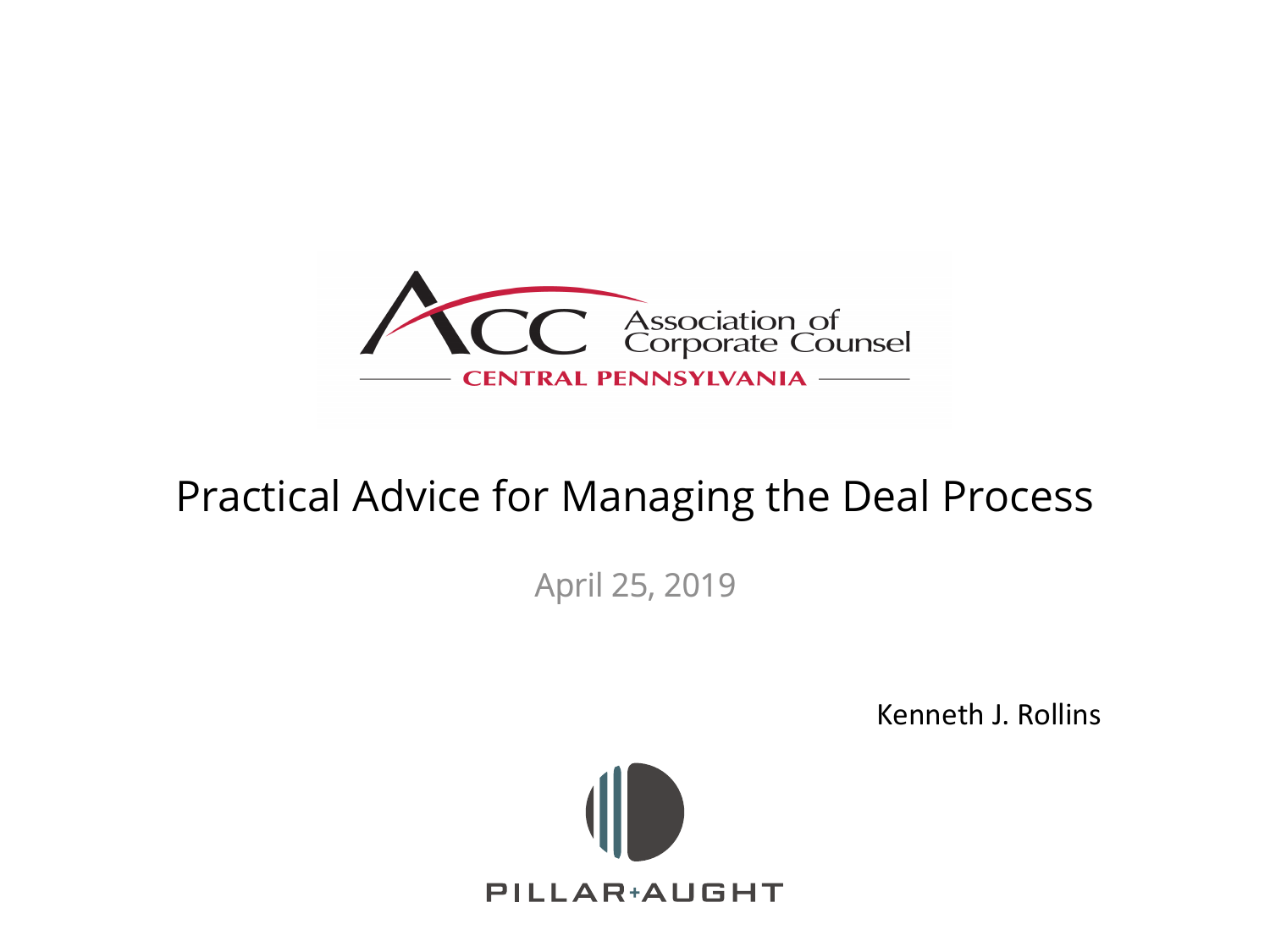### **Managing Deal Costs =**



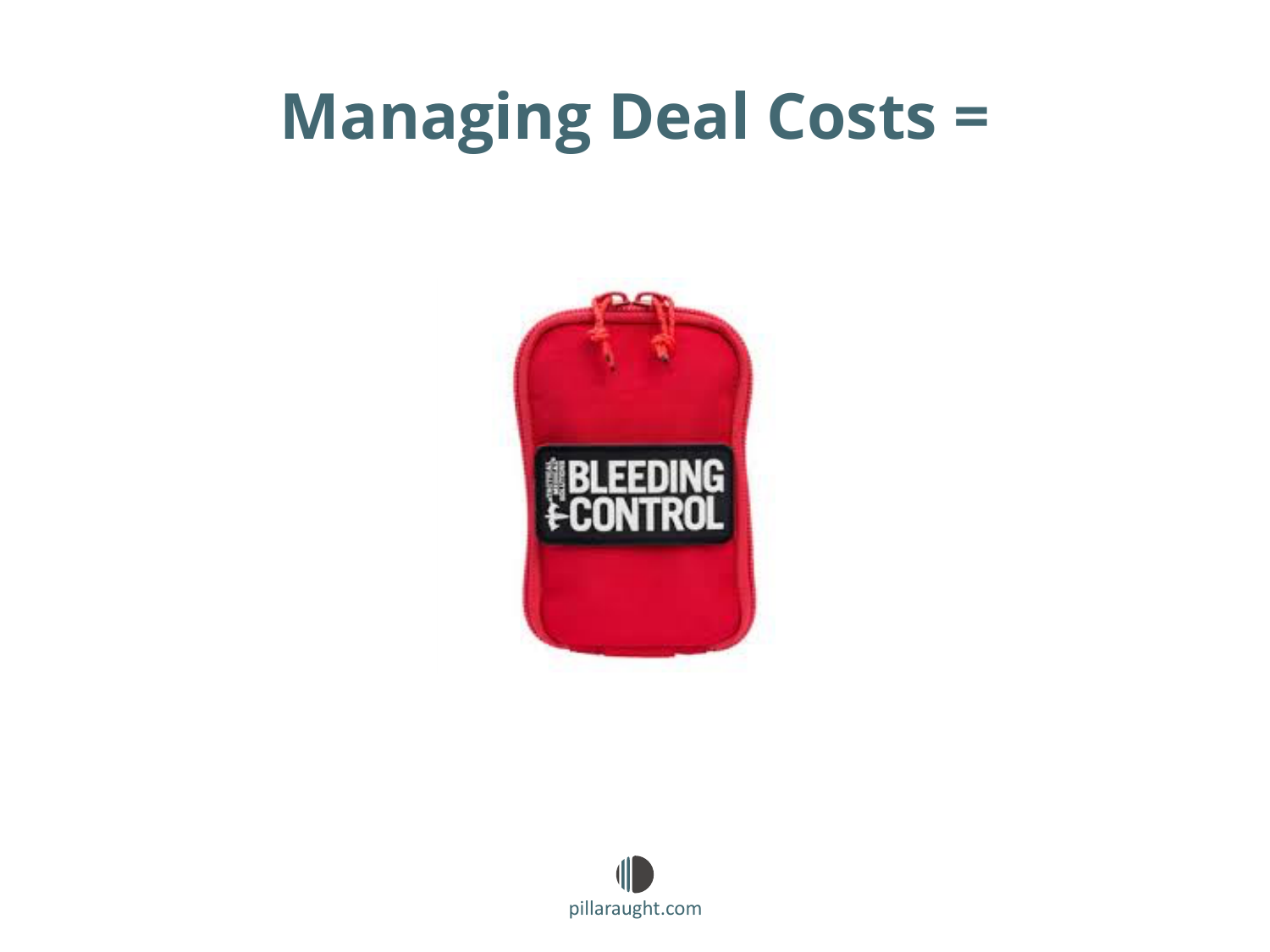## **Legal Fees are a Significant Component of Overall Costs of:**

- M&A
	- Buying or selling a business or assets
- Bank Financing
	- Working capital, refinance or to fund strategic acquisition
- Capital Raising
	- Working capital, refinance or to fund short or long term strategic plan

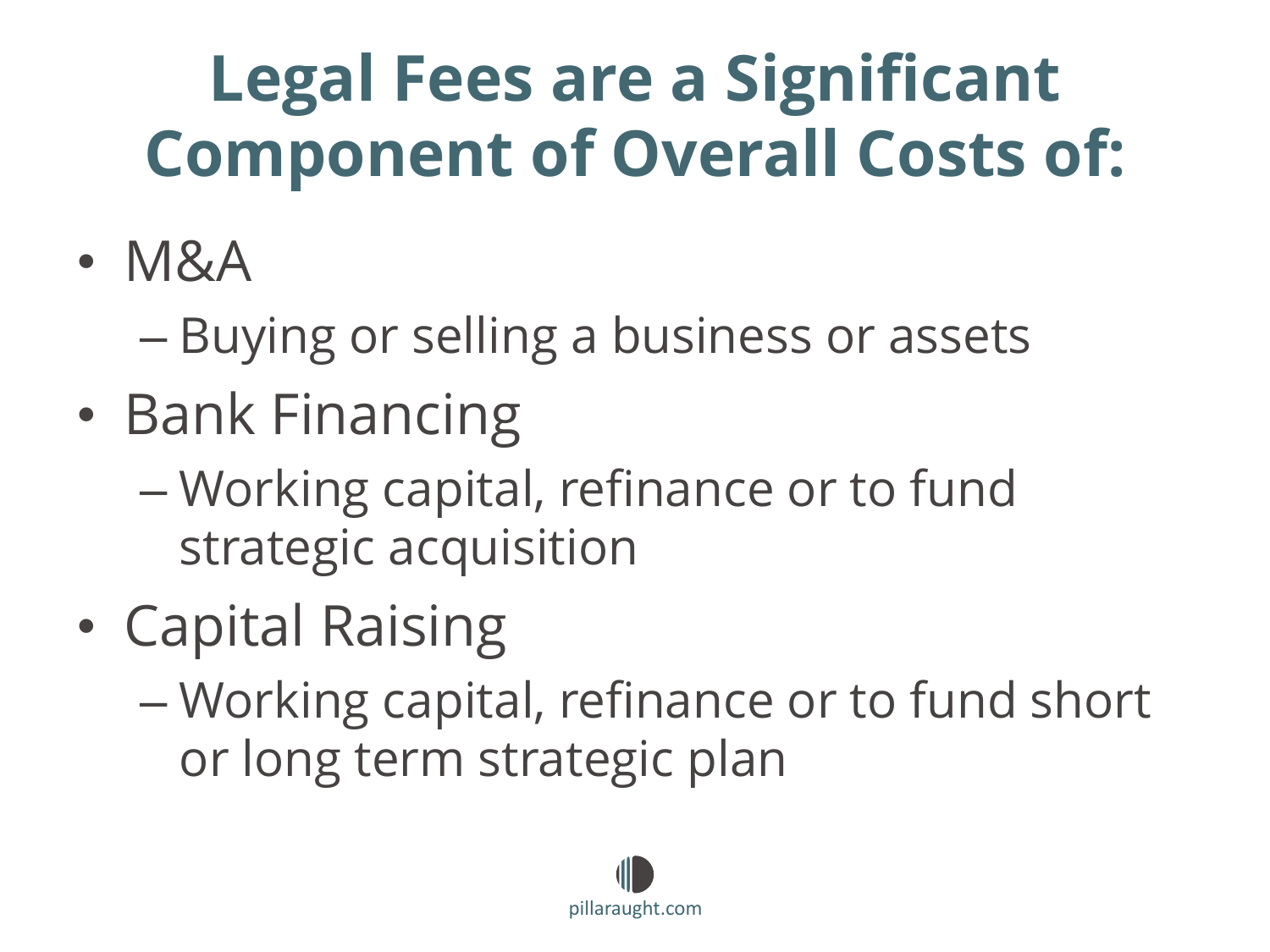### **Other Costs:**

- Broker Fees
- Placement Agent/Underwriter
- Third Party Advisors/Consultants
- Filing Fees
- Printing/Mailing Costs
- Taxes

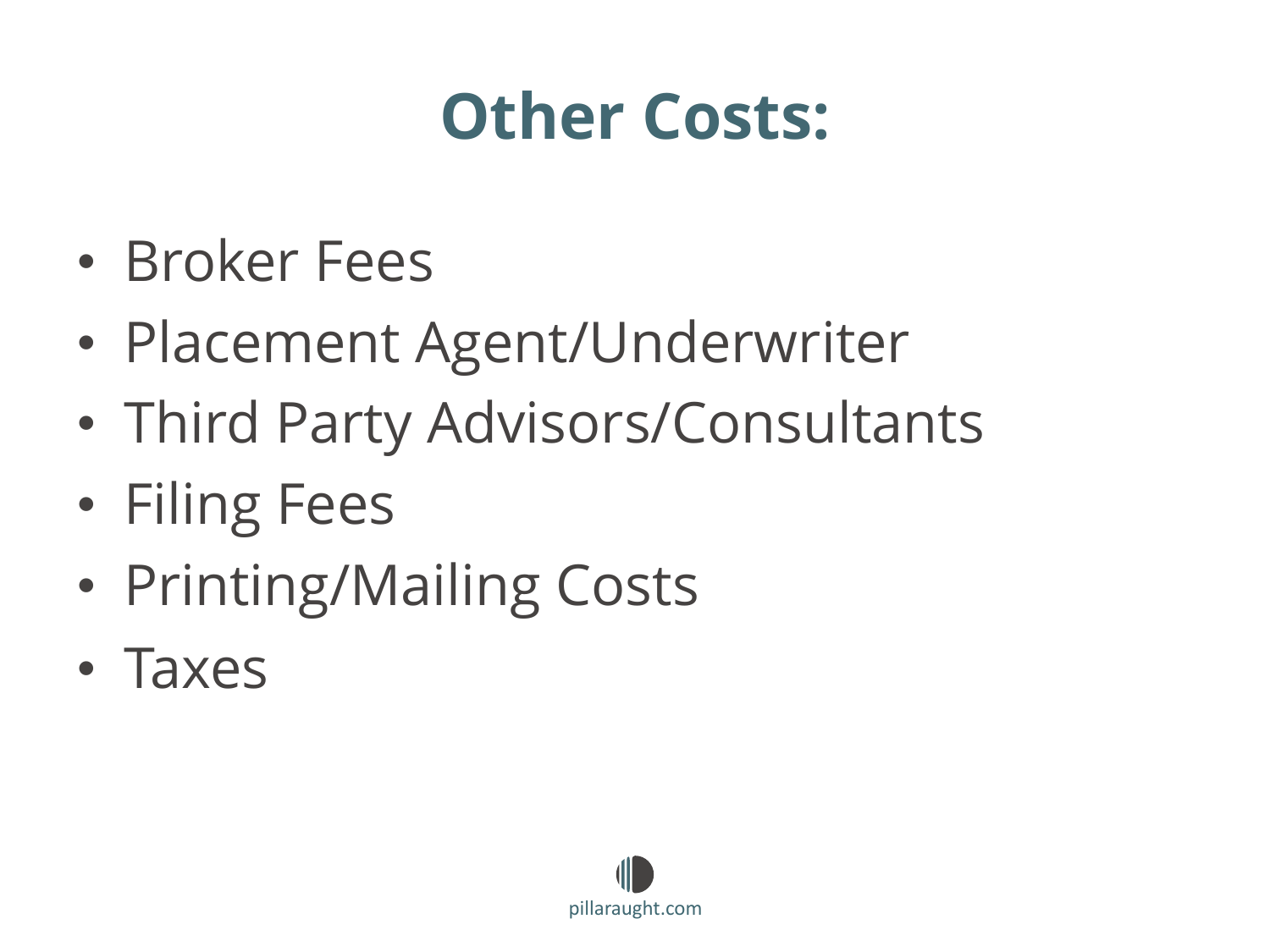# **What Drives Deal Costs?**

• Complexity of the structure of the transaction

– e.g., cash, equity, mezzanine financing, etc.

- Complexity of the organizations involved – e.g., regulated industry, multi-tier company, multi-state presence, etc.
- Efficiency of the overall process
	- e.g., due diligence, negotiation of definitive agreements, disclosures and closing matters

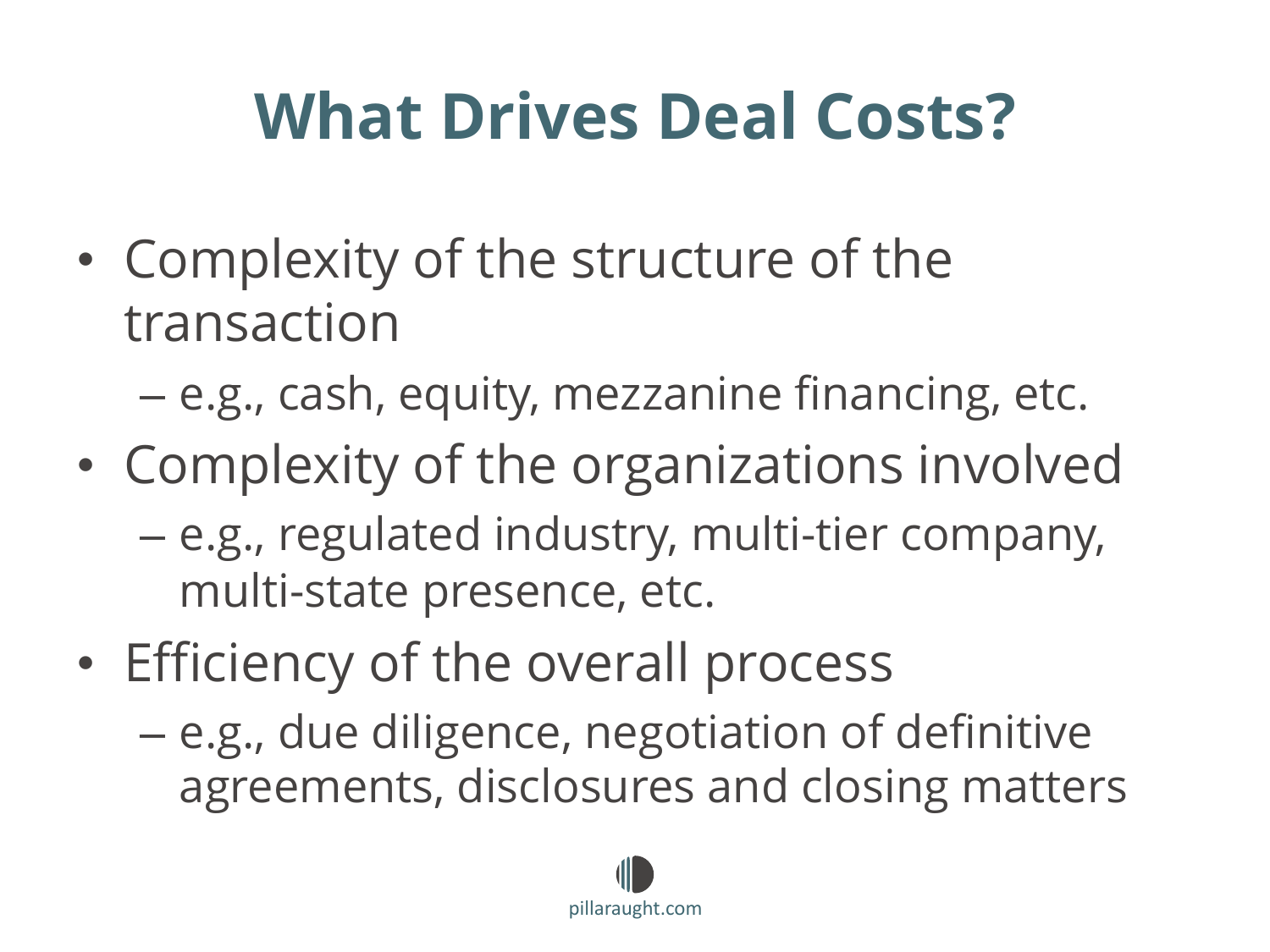# **Where Can You Provide Max Value to Your Organization?**

- By ensuring an efficient deal process (the other two cost drivers are typically beyond your control)
- How do you ensure an efficient deal process?
	- Good Housekeeping
	- Strong Process Management

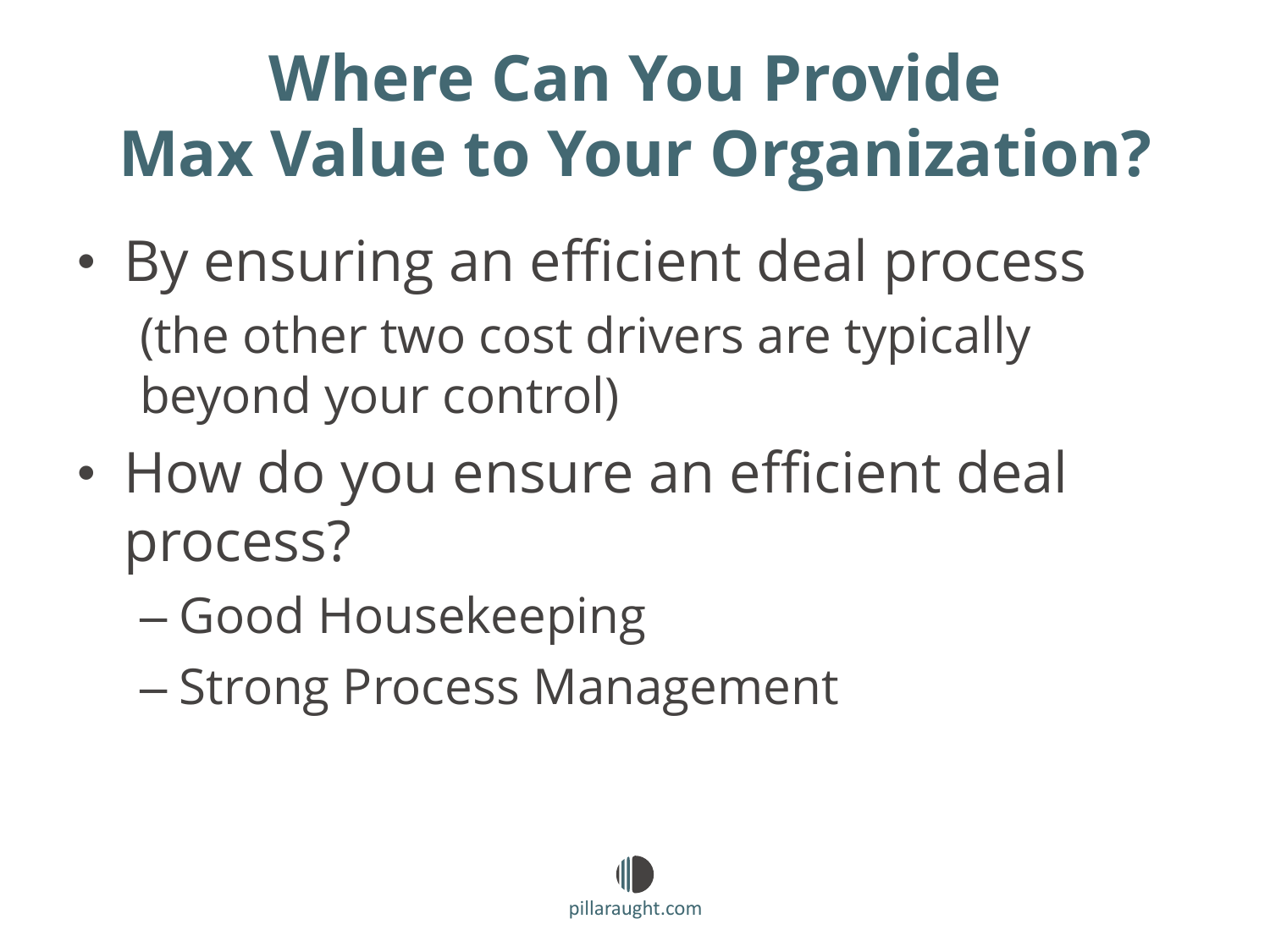# **Housekeeping**

- Single most important thing you can do to save your organization time and costs
- Should be done well in advance of a transaction (Do this now!)
- In essence, it is taking inventory and conducting due diligence on your own organization to ensure that requests for information can be satisfied promptly and completely

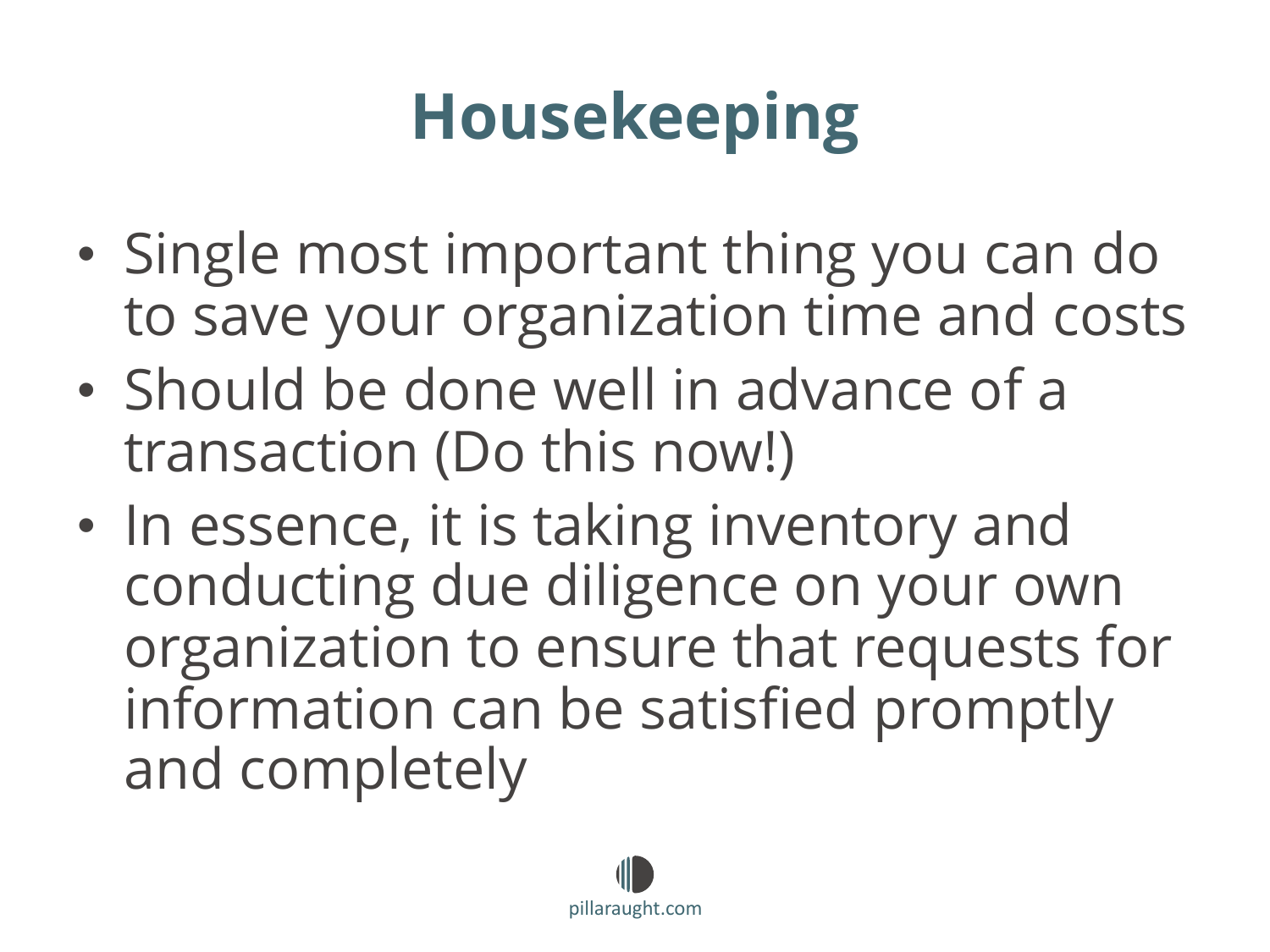# **Benefits of Good Housekeeping**

- Allows you to spot potential issues/documentation deficiencies pretransaction, so that they can be addressed ahead of time
- Builds credibility with your counterparty
- Makes you a more knowledgeable and better advocate for your organization

– Reps and warranties; disclosure schedules

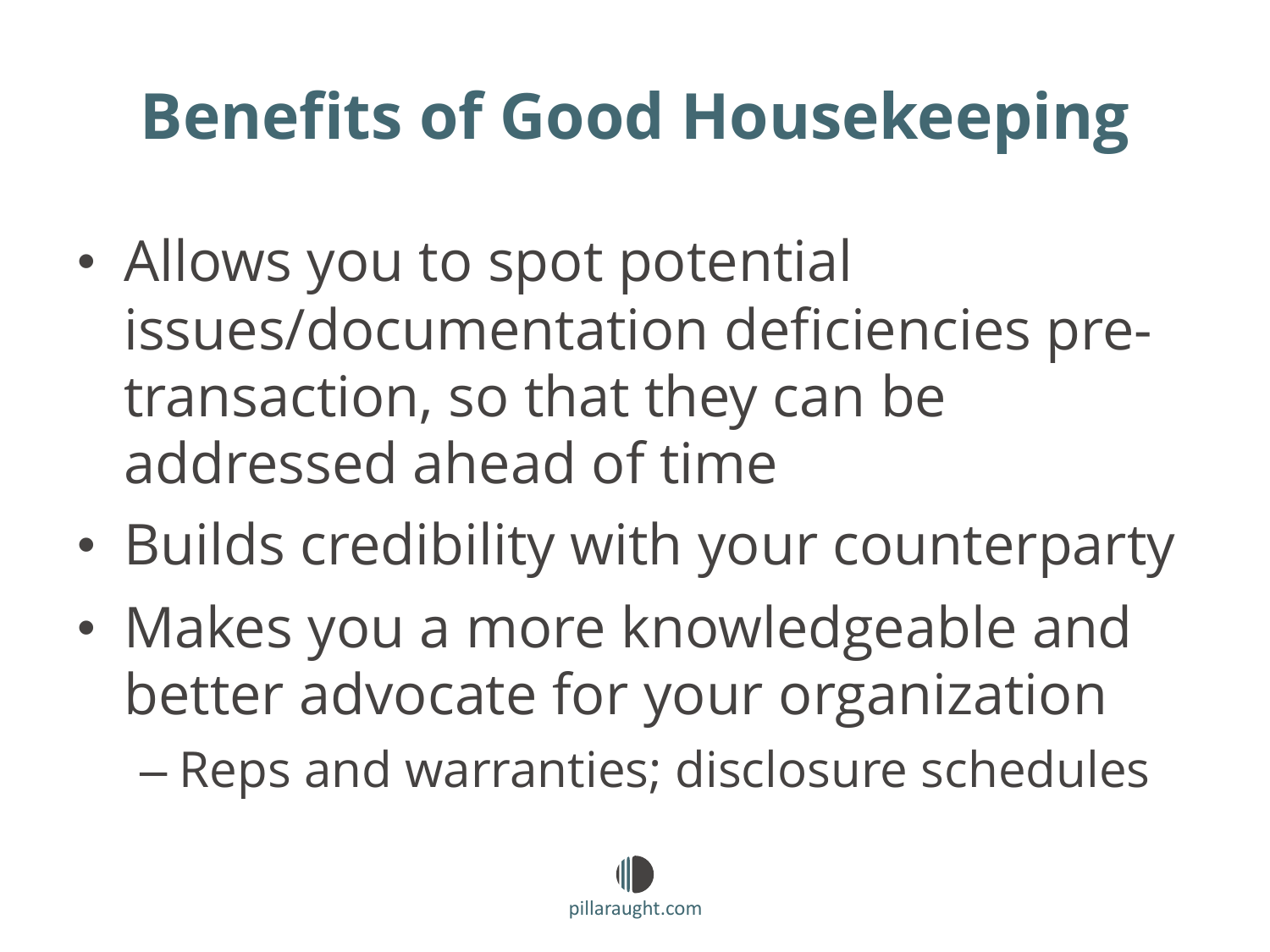# **Housekeeping Checklist**

- Things you should either be intimately familiar with and be able to speak intelligently about, or have at your fingertips (or be able to get your hands on quickly)
	- Documents listed should be in electronic format to facilitate information sharing with counterparty

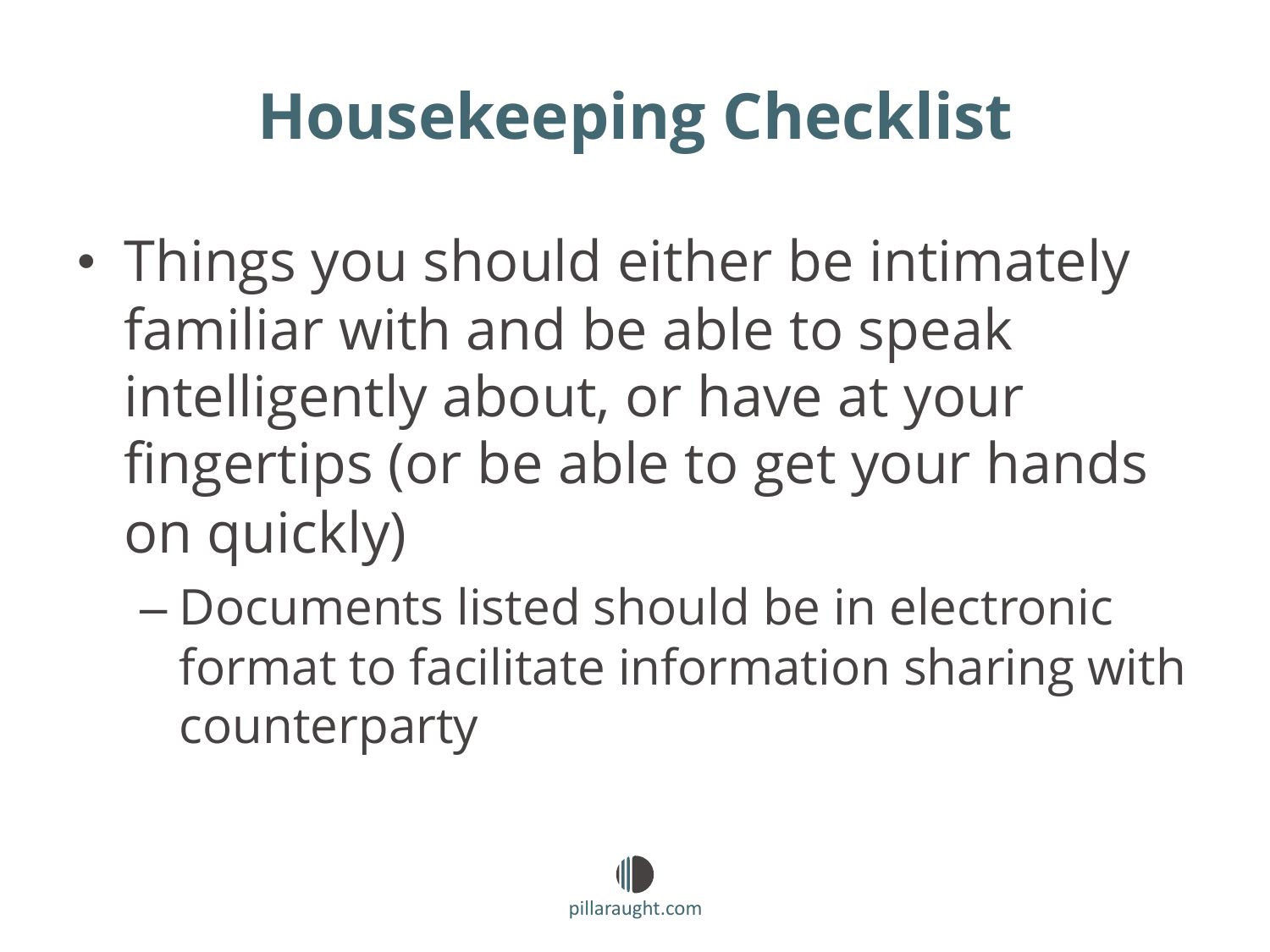### **Corporate Documents**

- Corporate organization chart
- Organizational documents (articles of incorporation, bylaws, shareholders' agreement, operating agreement, etc.)
- Minute books
- Stock register and transfer books
- Proxy statements
- Options/other rights to acquire equity
- List of current directors

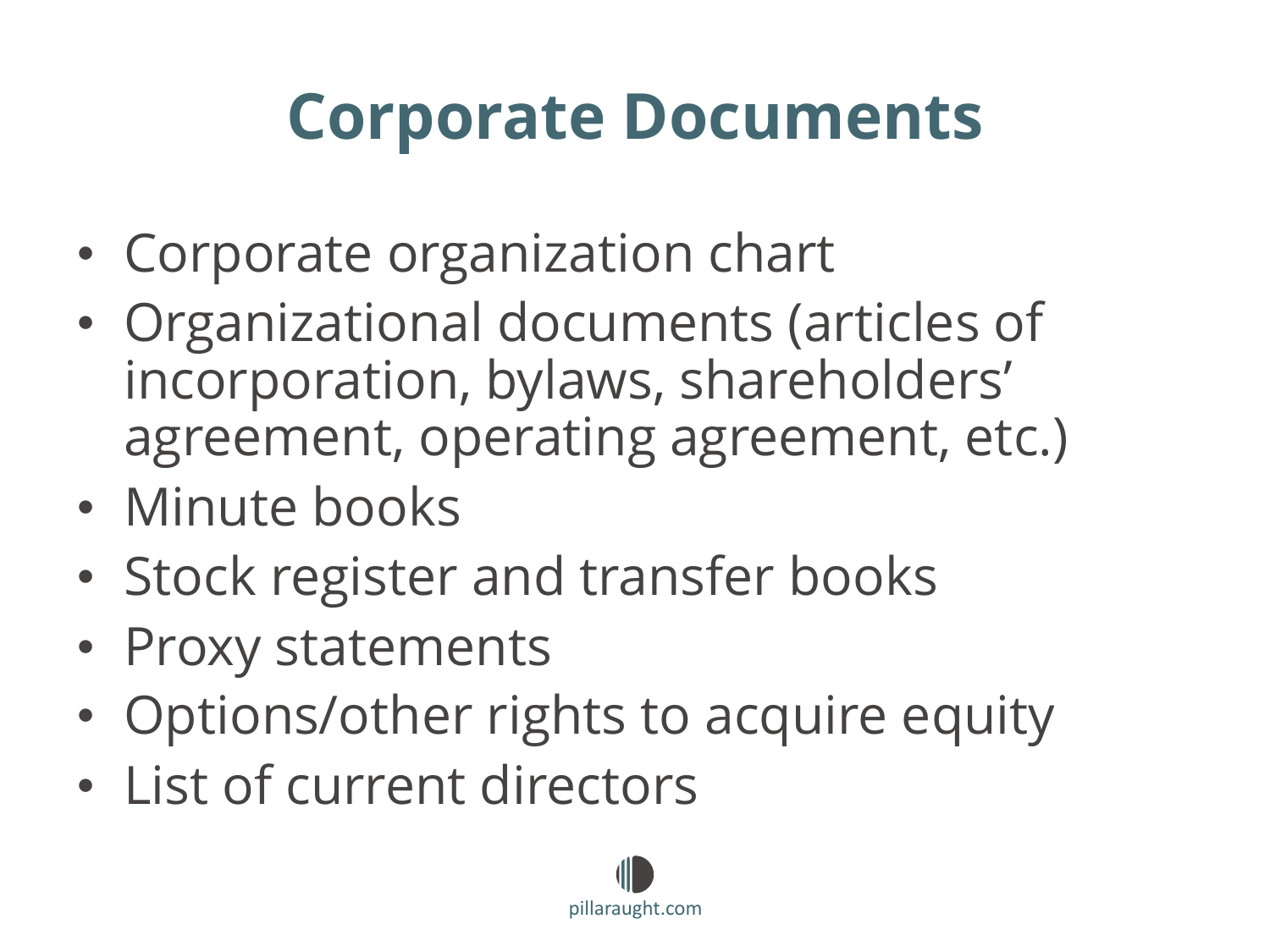# **Employees**

- Management organization chart
- List of employees (FT/PT, exempt/nonexempt, comp and title)
- Employee and director benefit plans
	- Retirement plans
	- Deferred comp agreements
	- Cash and equity incentive plans
	- Medical/dental/vision coverages

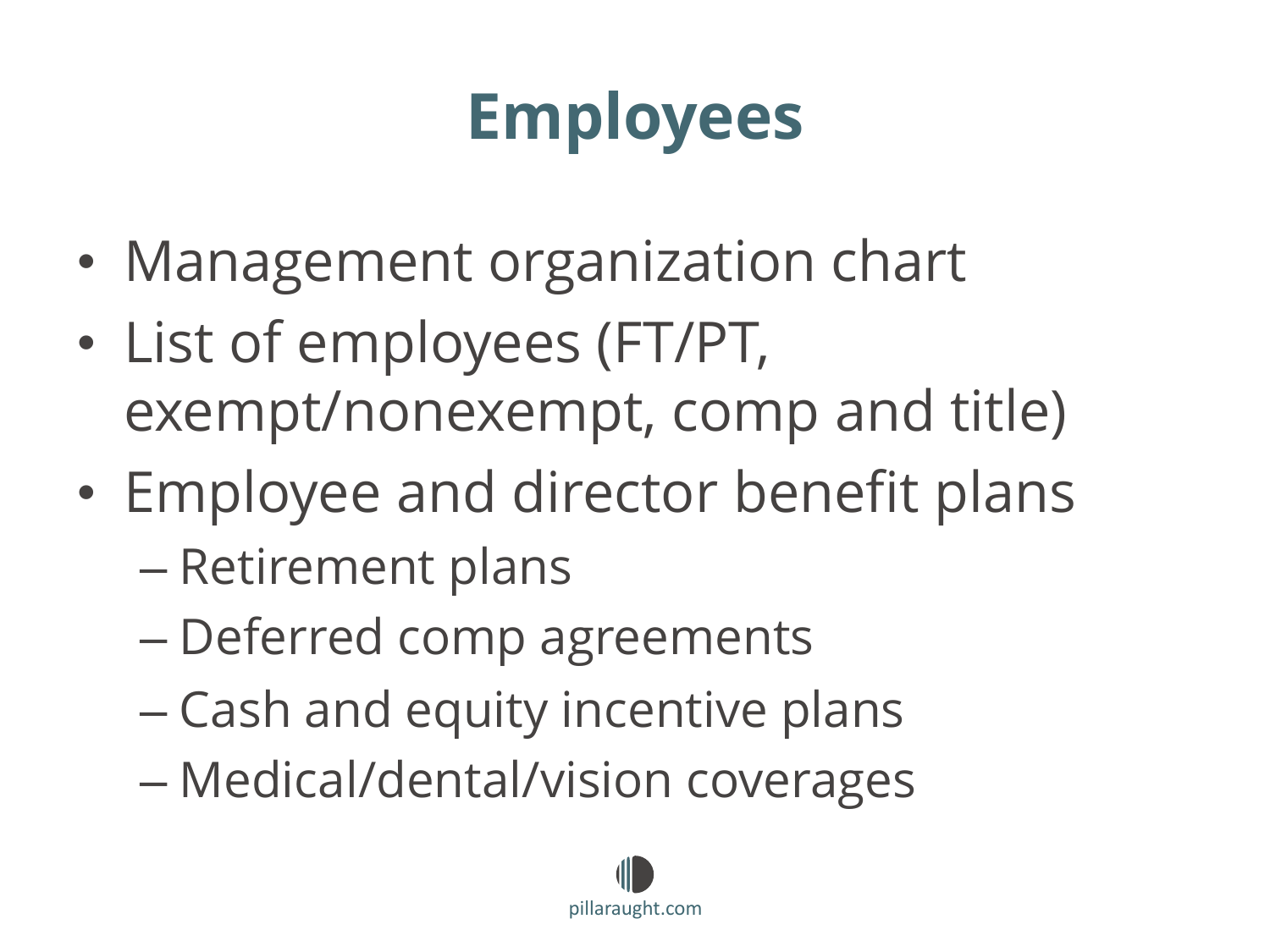# **Employees**

- Employee handbook
- Vacation, sick leave and severance policy
- Employment/severance agreements
- Change in control agreements
- Key employee life insurance policies/plans

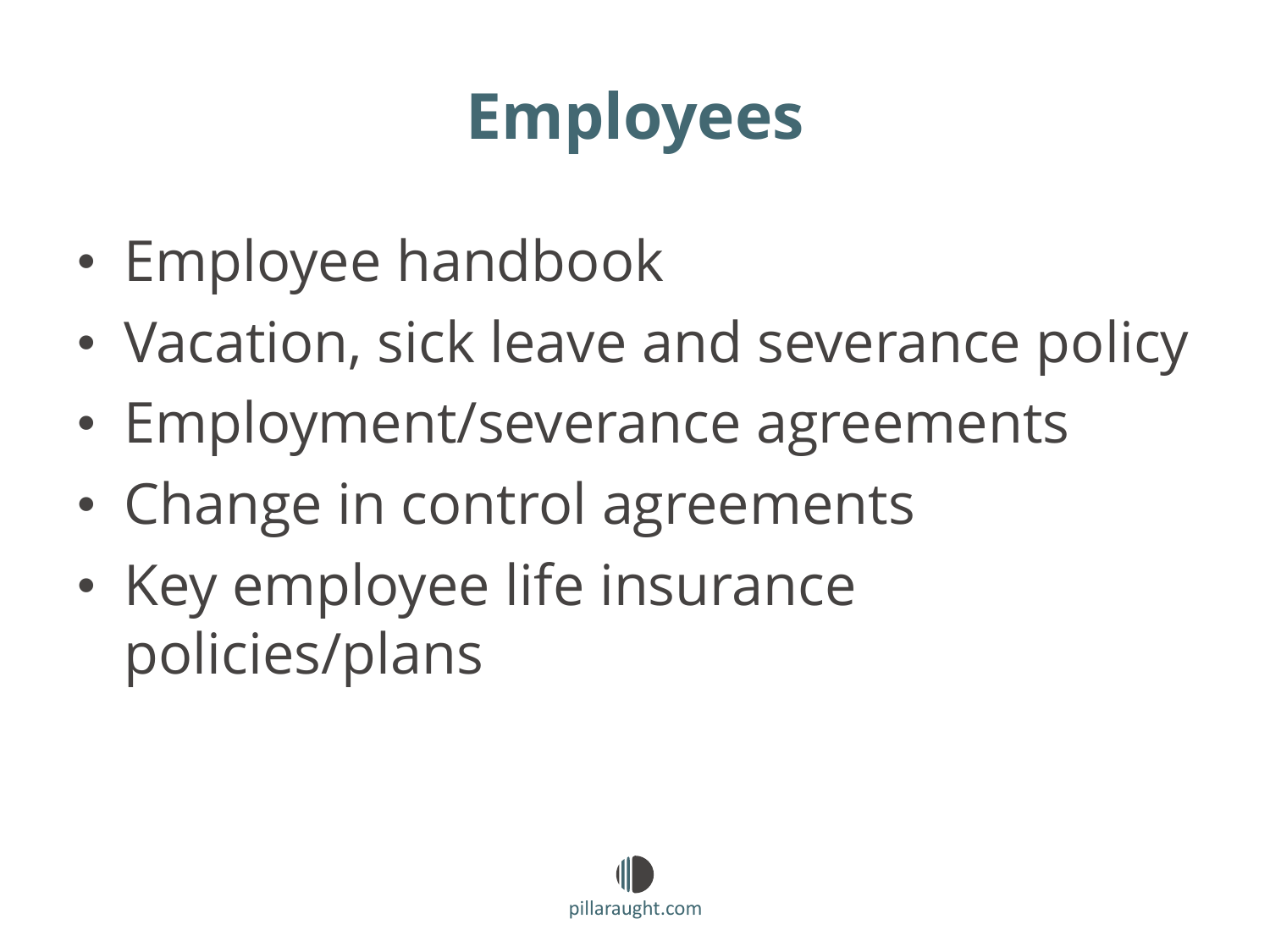# **Real Property and Equipment**

- List of owned and leased real property
- Leases (rent amount, term, renewal)
- Mortgages/encumbrances
- Significant/critical personal property/equipment leases

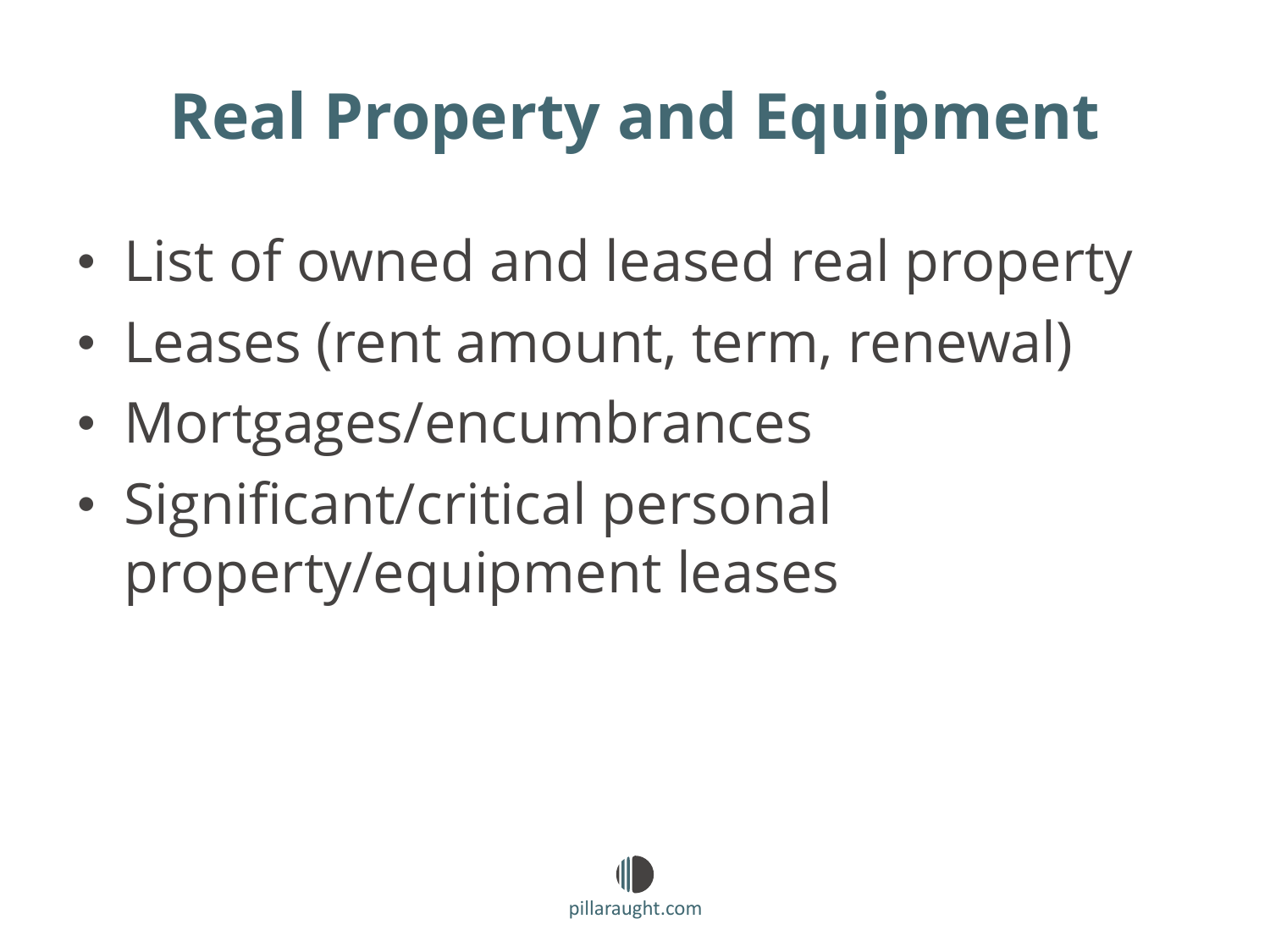# **Financials**

- Annual financial statements
- Quarterly financials/earnings releases
- Loan/Credit agreements
- Transactions with affiliates
- Tax returns
- Auditor inquiry letters/attorney responses
- External and internal audit reports

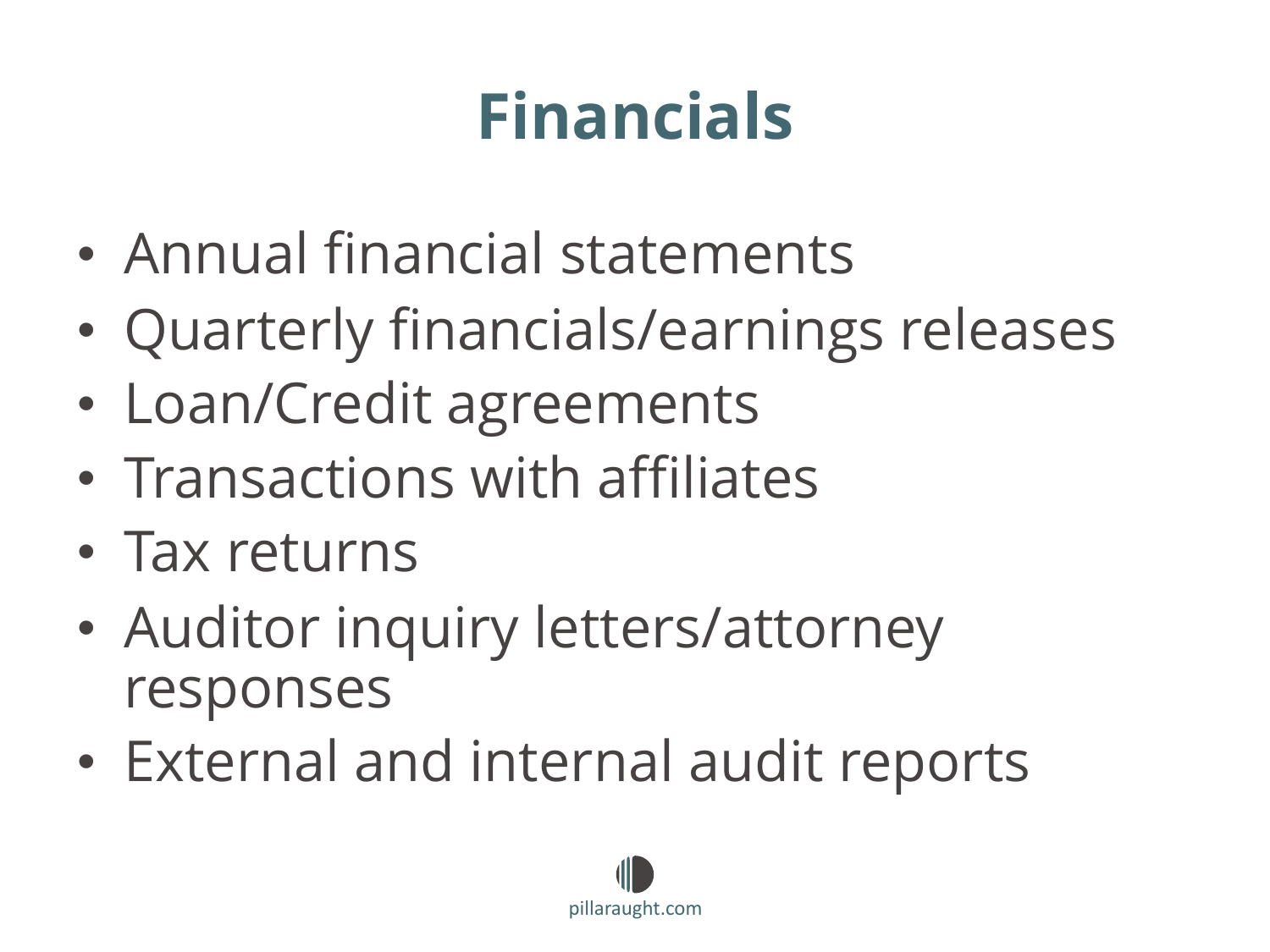### **Material Contracts**

- Anything material to the company in terms of duration, amount or substance
- Ask yourself: If you were buying your organization, would you want to see this contract?

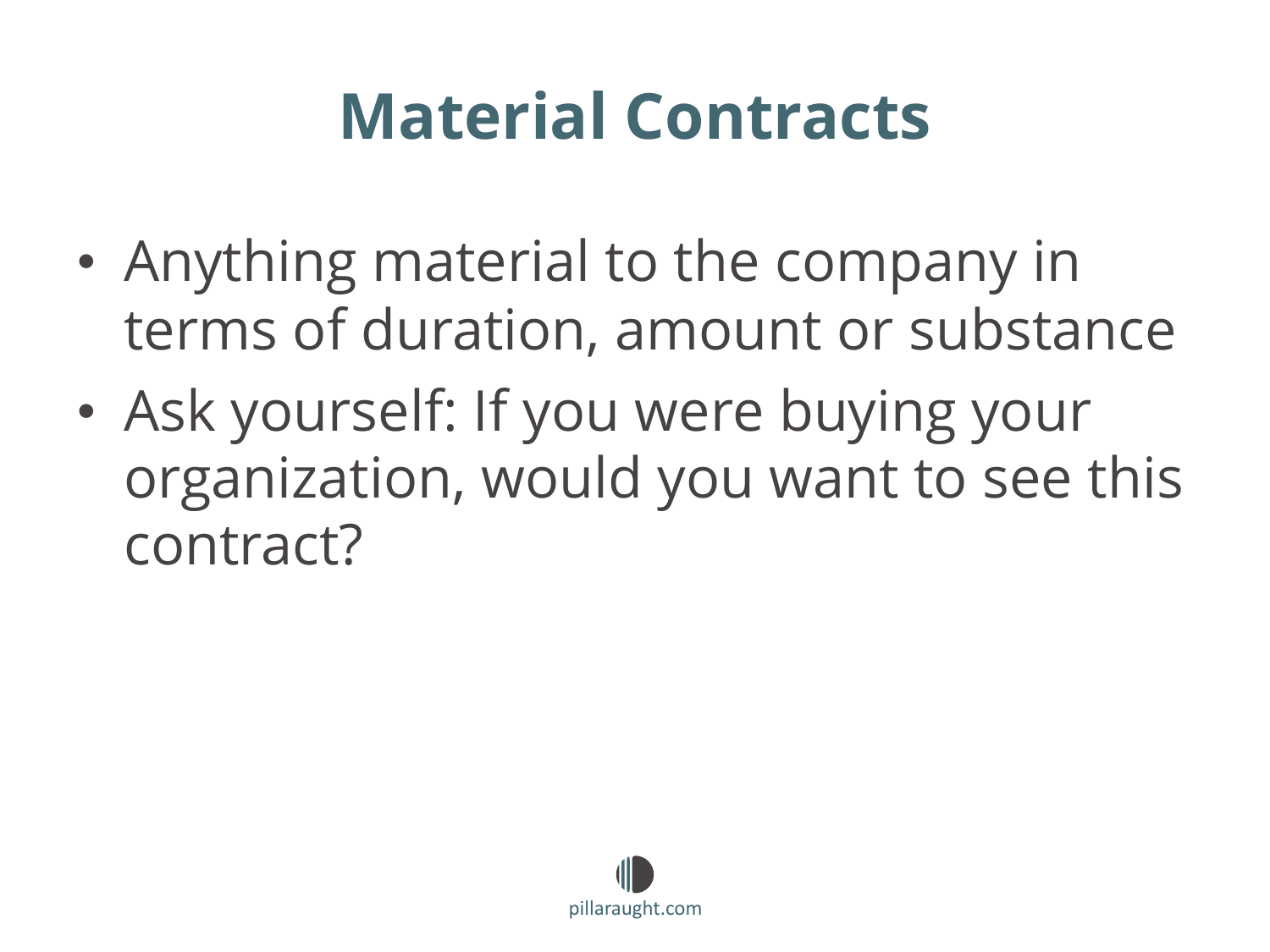# **Material Contracts – Examples:**

- Non-disclosure agreements
- Non-routine purchase or sale agreements (e.g., buying/selling a business/significant amount of assets)
- Material due to costs or revenues
- Non-competes/non-solicits
- Exclusivity arrangements

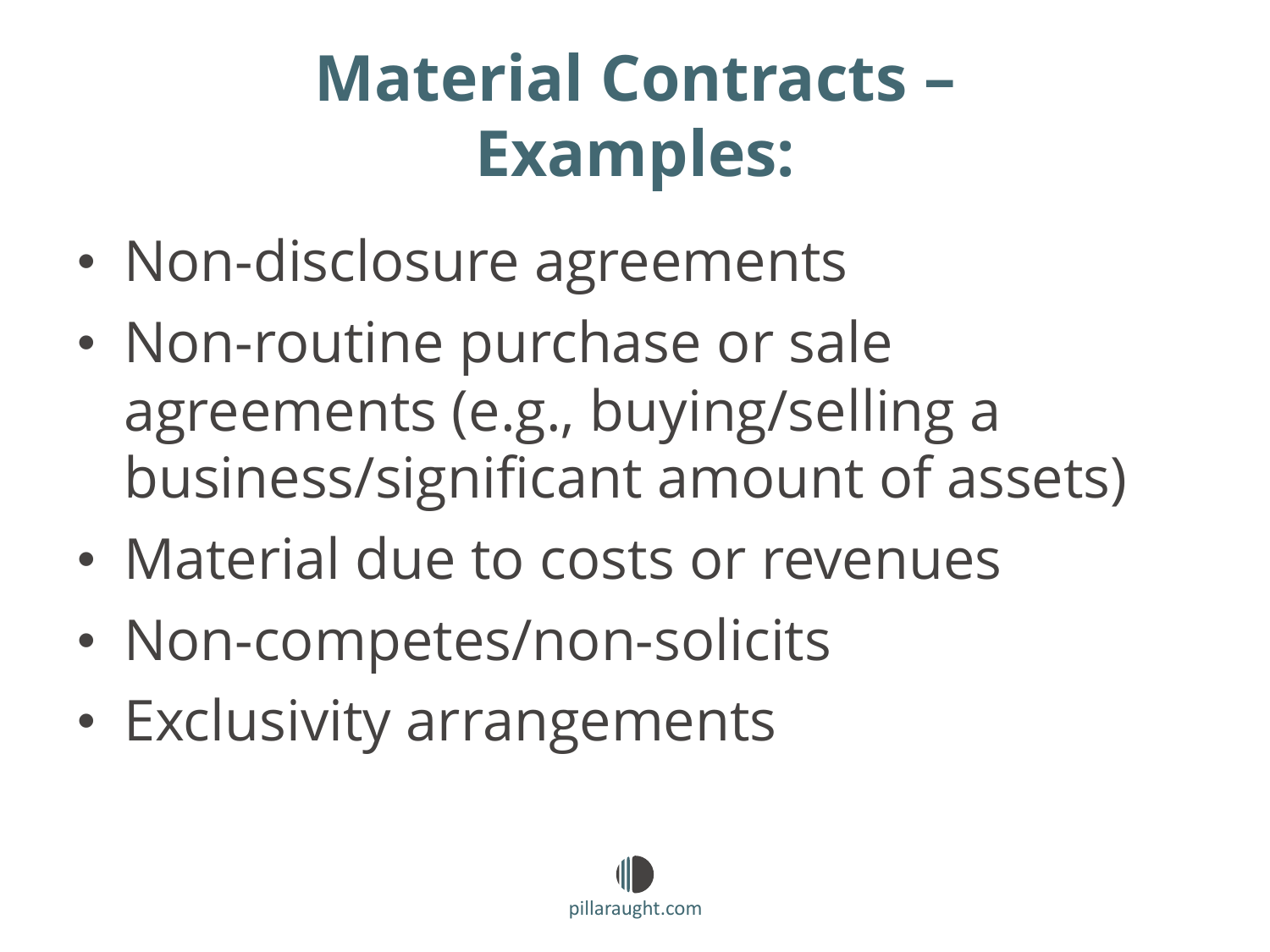# **Regulatory**

- Permits and licenses
- Communications with regulators
- Evidence of compliance with law (where applicable)
	- Policies and procedures

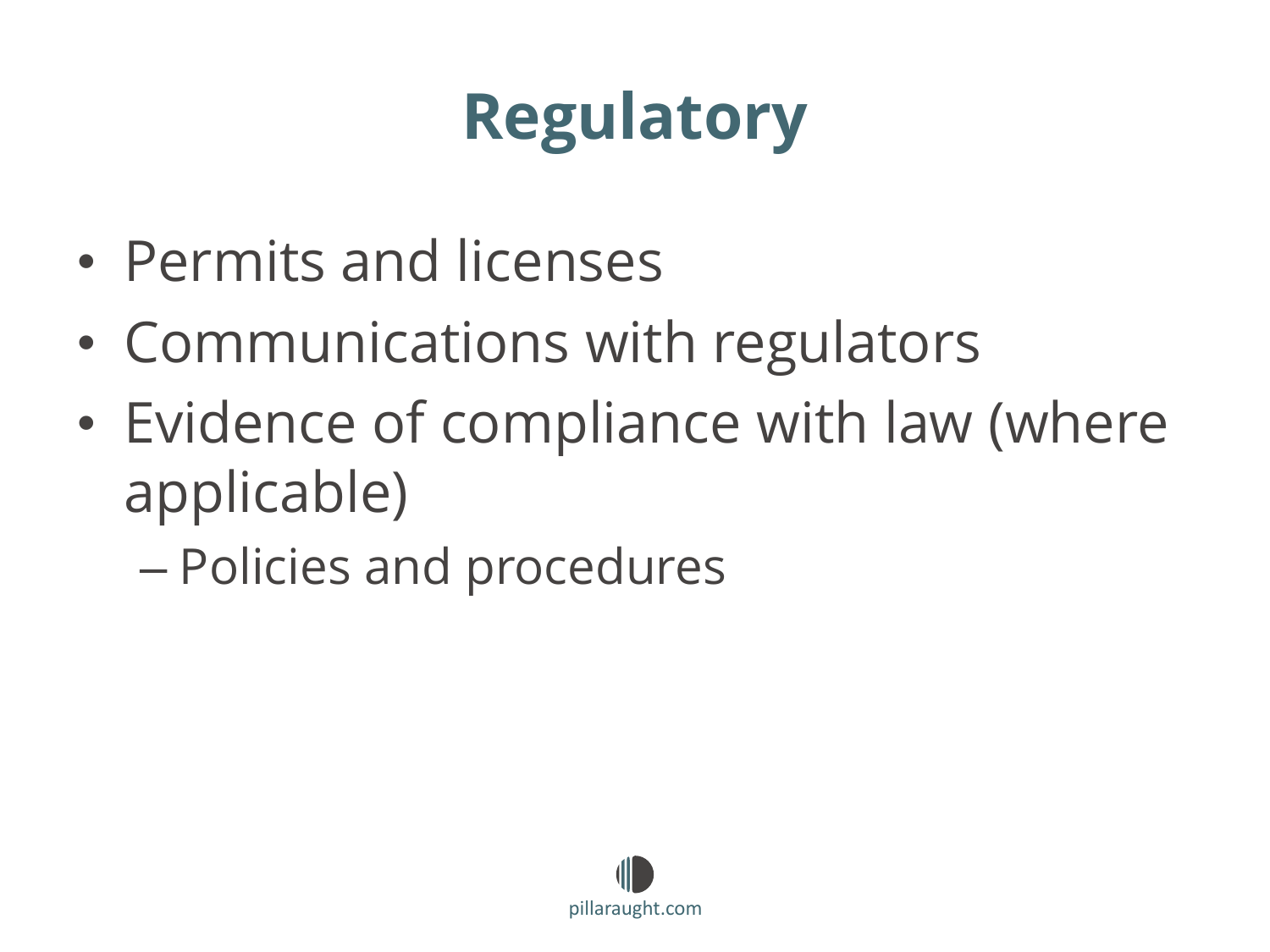### **Intellectual Property**

- Trademarks
- Patents
- Licenses

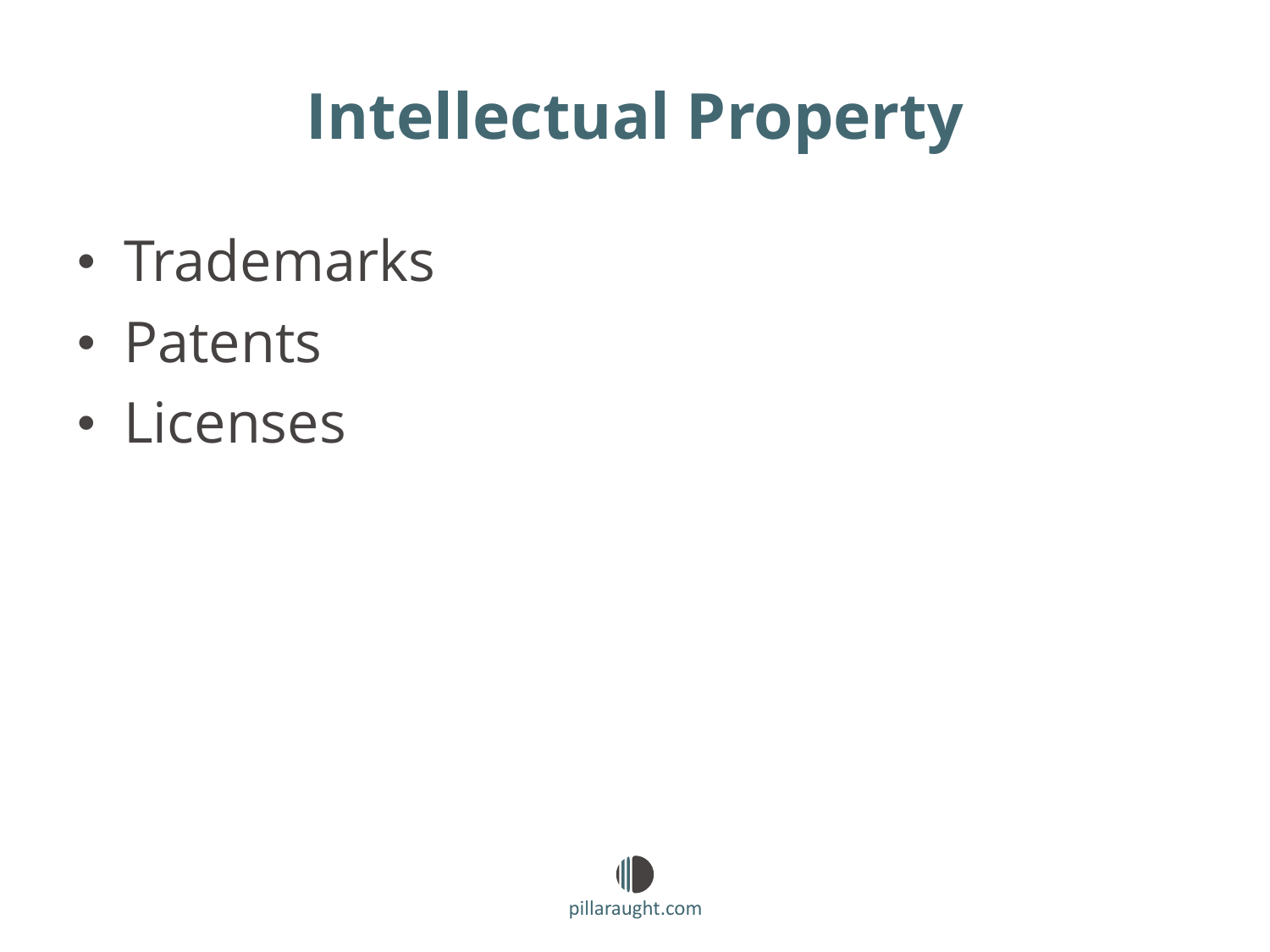# **Litigation**

- Plaintiff or defendant
- Pending or threatened

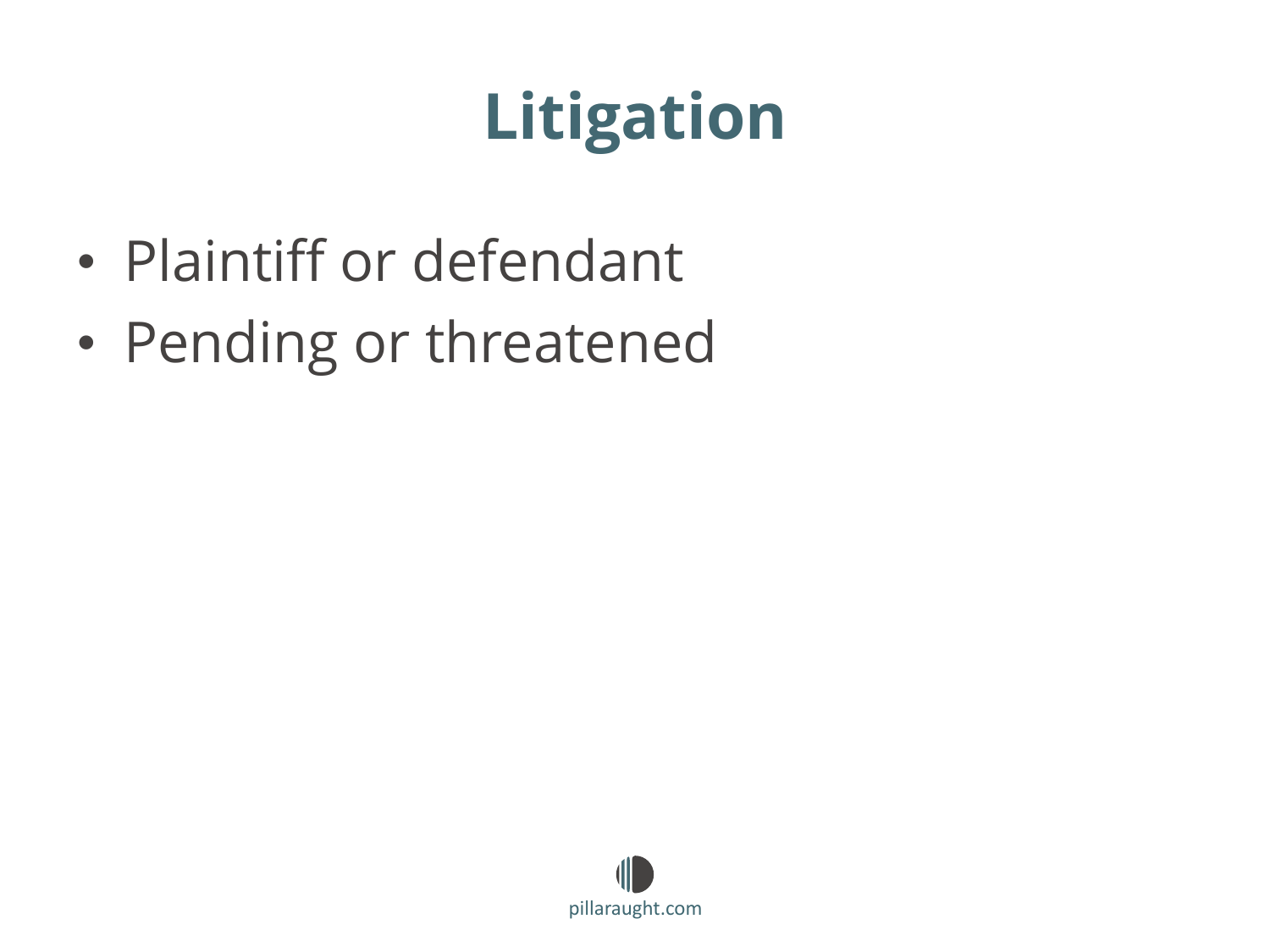#### **Insurance**

- Summary of policies – Coverages and amounts
- Know where the actual policies are
- Any denials of claims or pending claims

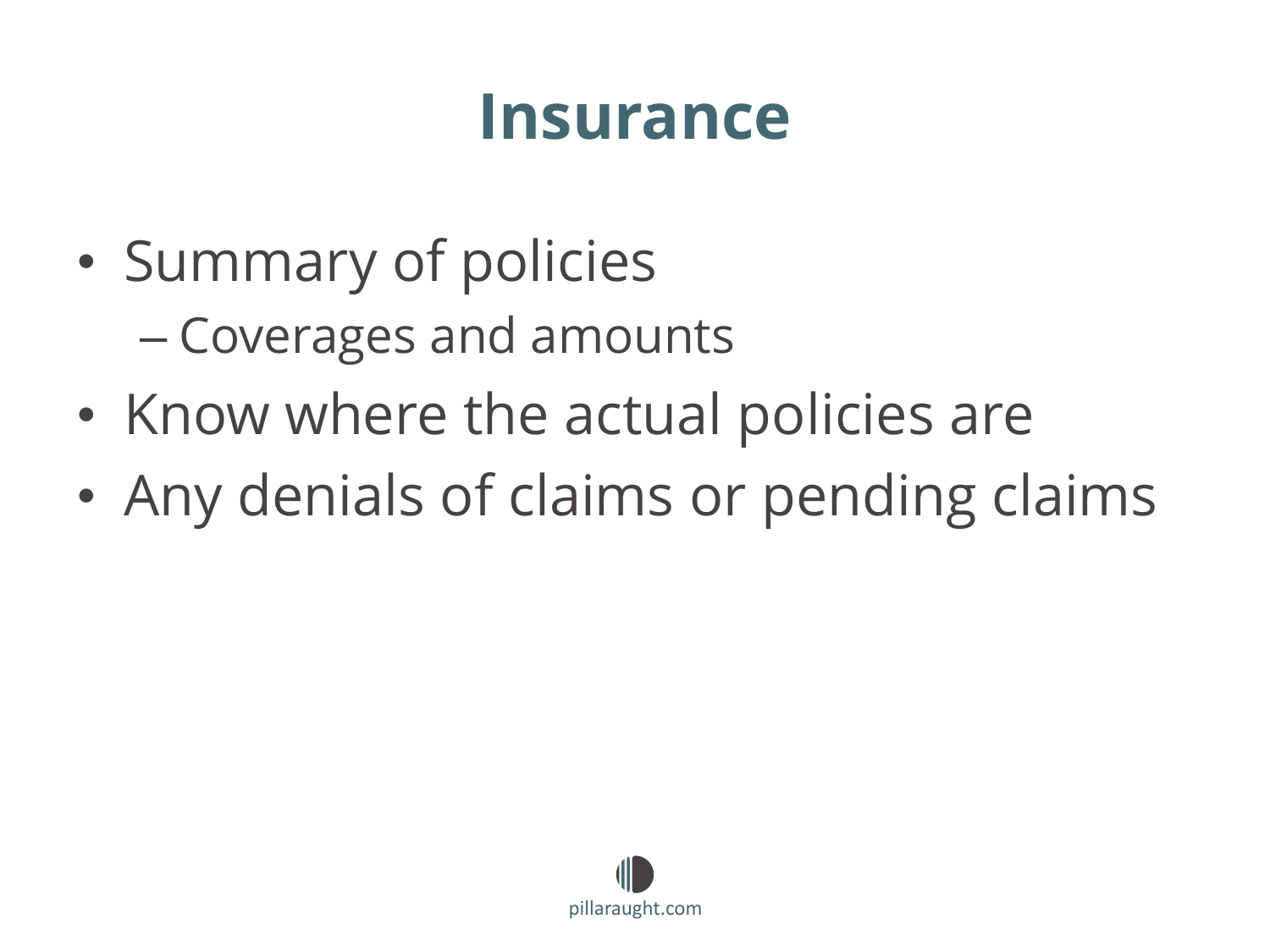# **Financial/Strategic Planning**

- Current plans for additional financing
- Most recent budget
- Strategic plan (with projections)
- Capital spending projections

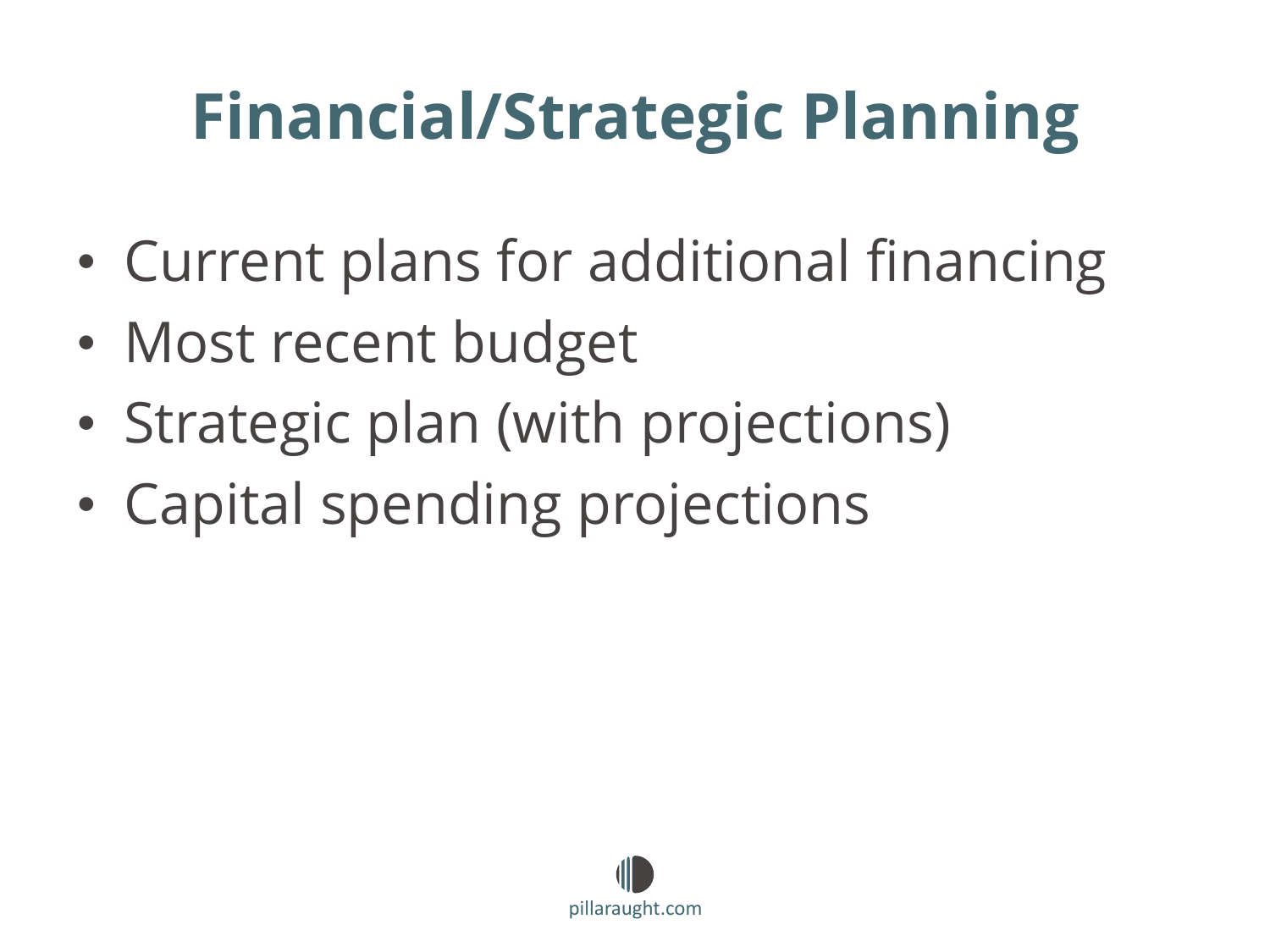### **Other**

• Anything that is unique to your business that you would want to know or see if you were buying your organization

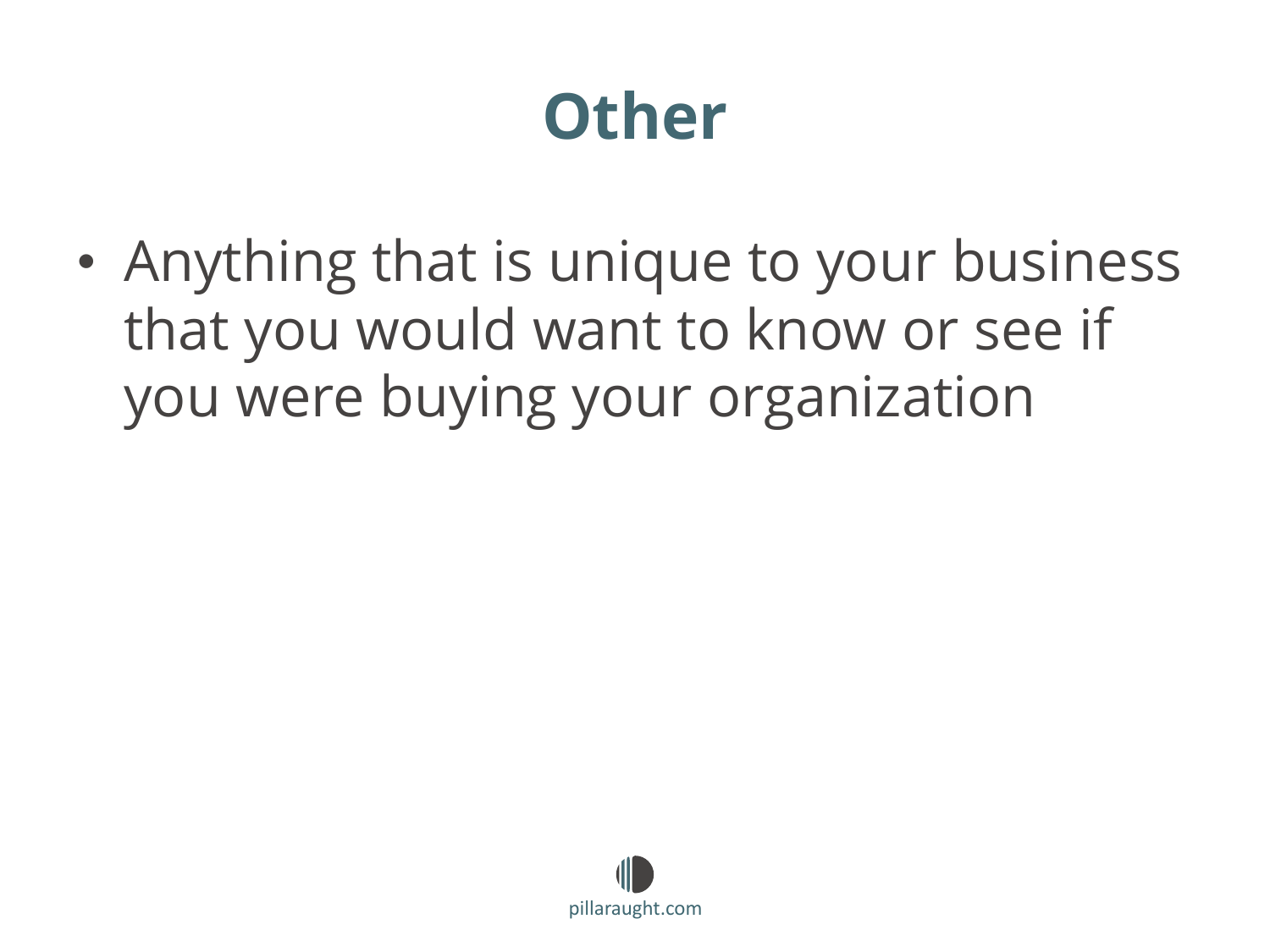### **Process Management**

- Know your team and the role that each person (inside and outside) should play
- Assign responsibilities/tasks
- What do you want/need from outside counsel? Communicate this up front.
	- Lead the process/quarterback the transaction?
	- Supporting actor?

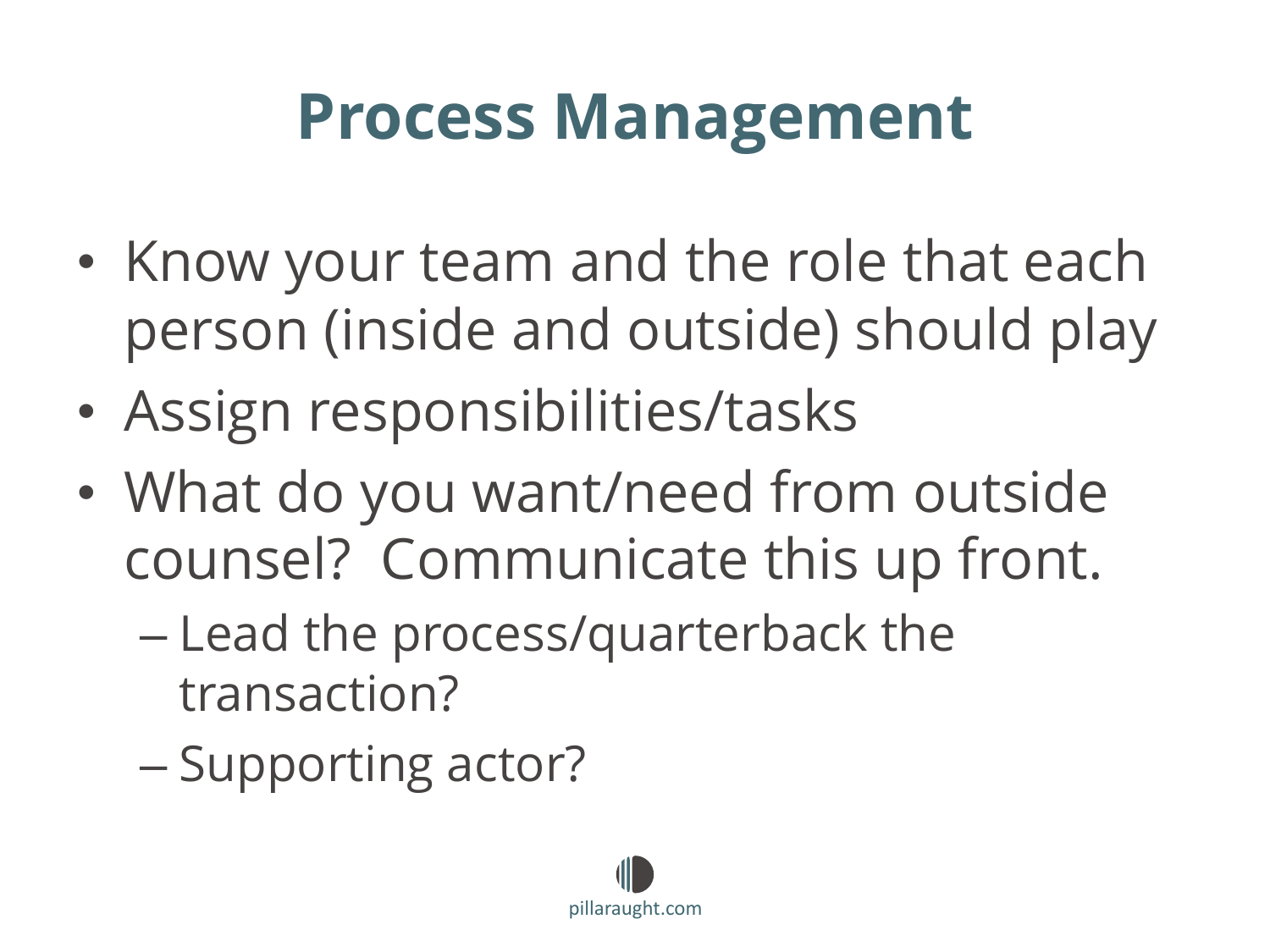### **Key Items to Take the Lead On (Save \$\$\$)**

- Due Diligence, Reps and Warranties and Disclosure Schedules
	- Outside counsel lacks institutional knowledge and access to documents
- Review of Reps and Warranties
	- Can we make these? Do we need exceptions/carve outs?
- Preparation of Disclosure Schedules
	- If you have done your housekeeping, you'll be able to prepare these in short order

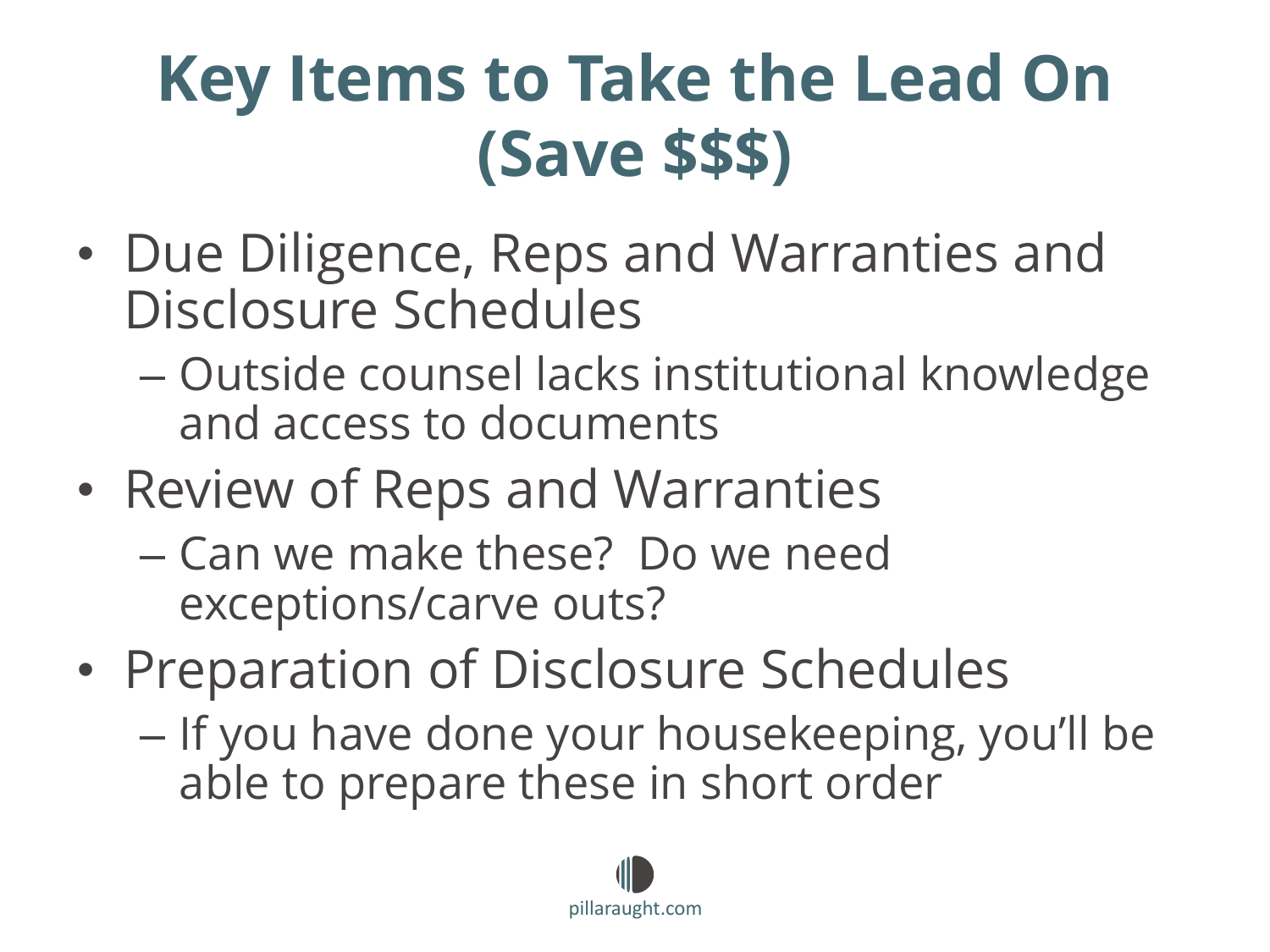# **Due Diligence**

• Manage the internal team in making requested information available (to both the counterparty and outside counsel) while outside counsel works on the definitive agreement(s)

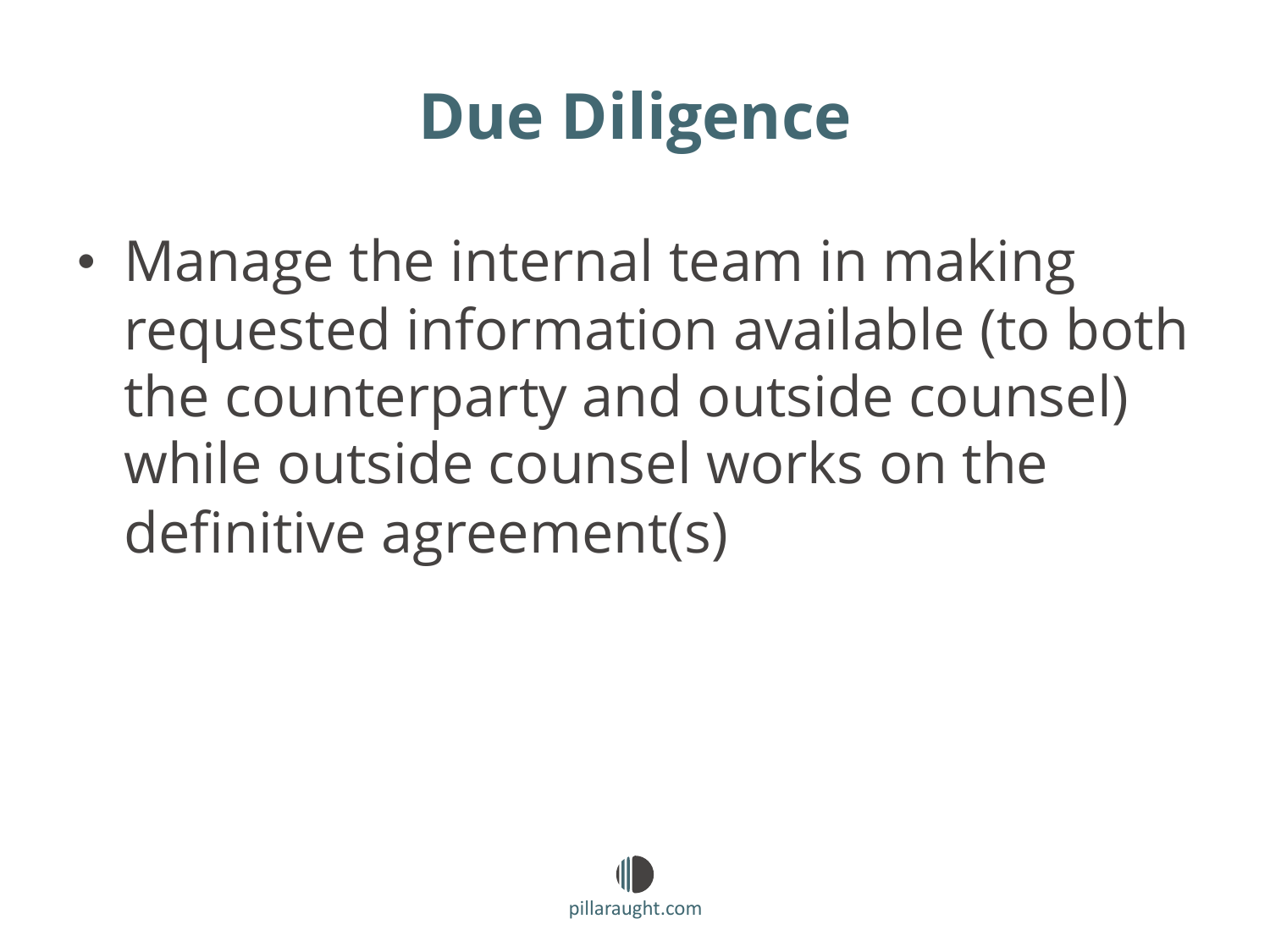### **Communication**

- Very important to managing deal costs
- Keep outside counsel in the loop
- All communications to the counterparty reflecting changes to deal documents should occur through one lawyer per side

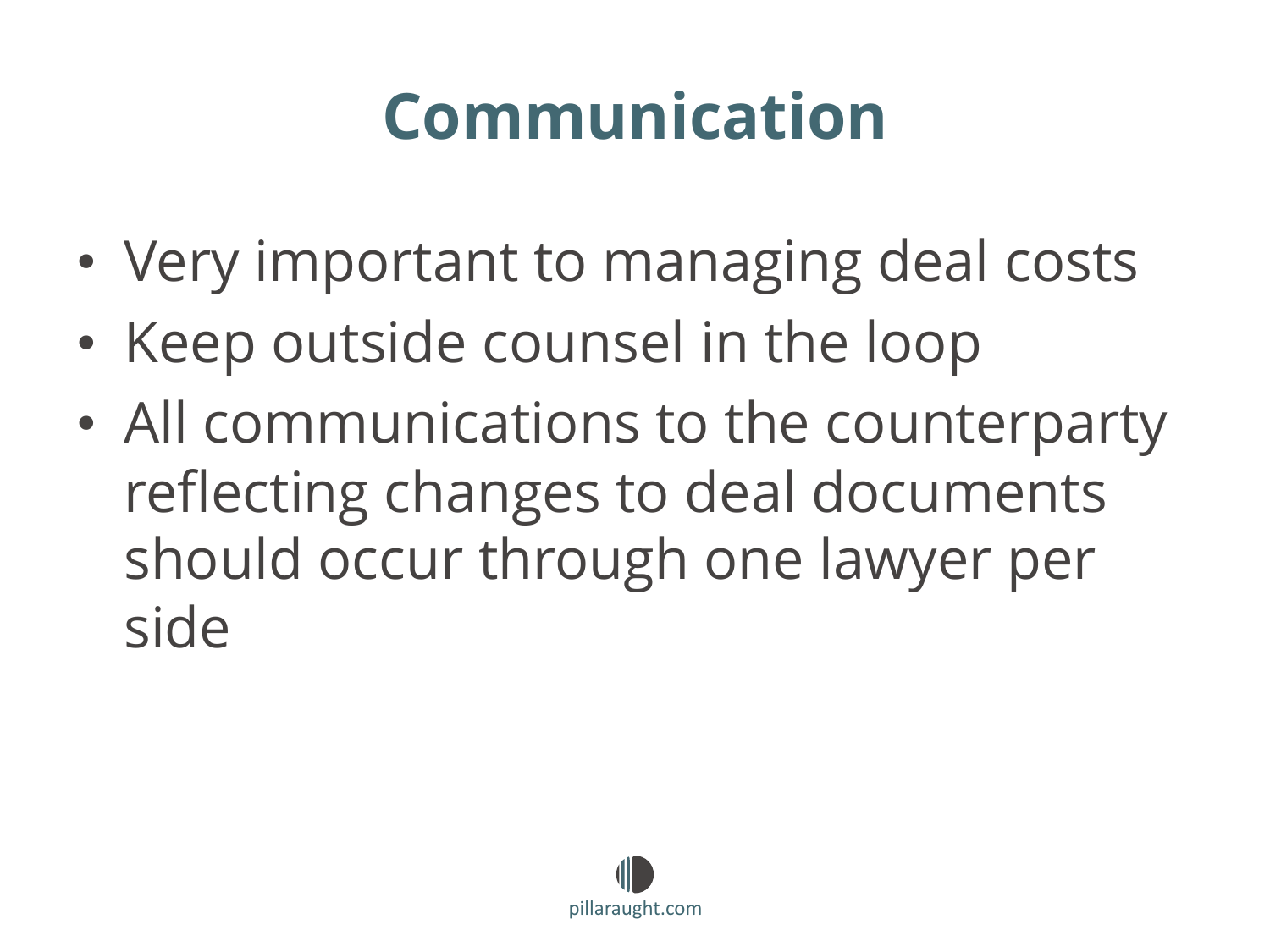### **Ethical Issues that Commonly Arise in the Deal Context**

- Negotiations impasses; puffery v. misstatements
- Disclosure Schedules fraud
- Conflicting Duties – Entity v. Constituents

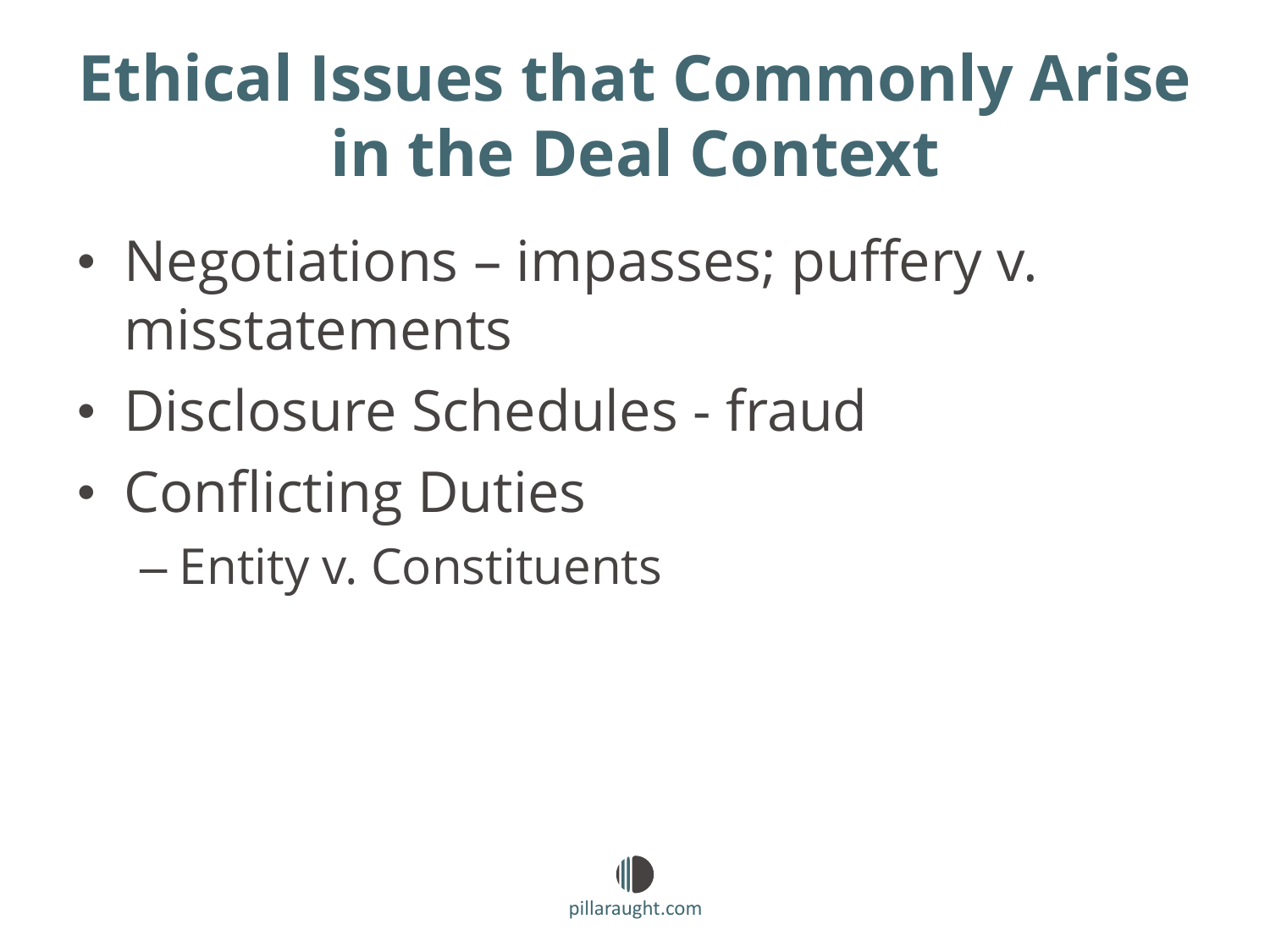### **Pa. R.P.C. Rule 8.4 – Misconduct**

- It is professional misconduct for a lawyer to:
	- violate or attempt to violate the Rules of Professional Conduct, knowingly assist or induce another to do so, or do so through the acts of another; or
	- engage in conduct involving dishonesty, fraud, deceit or misrepresentation.

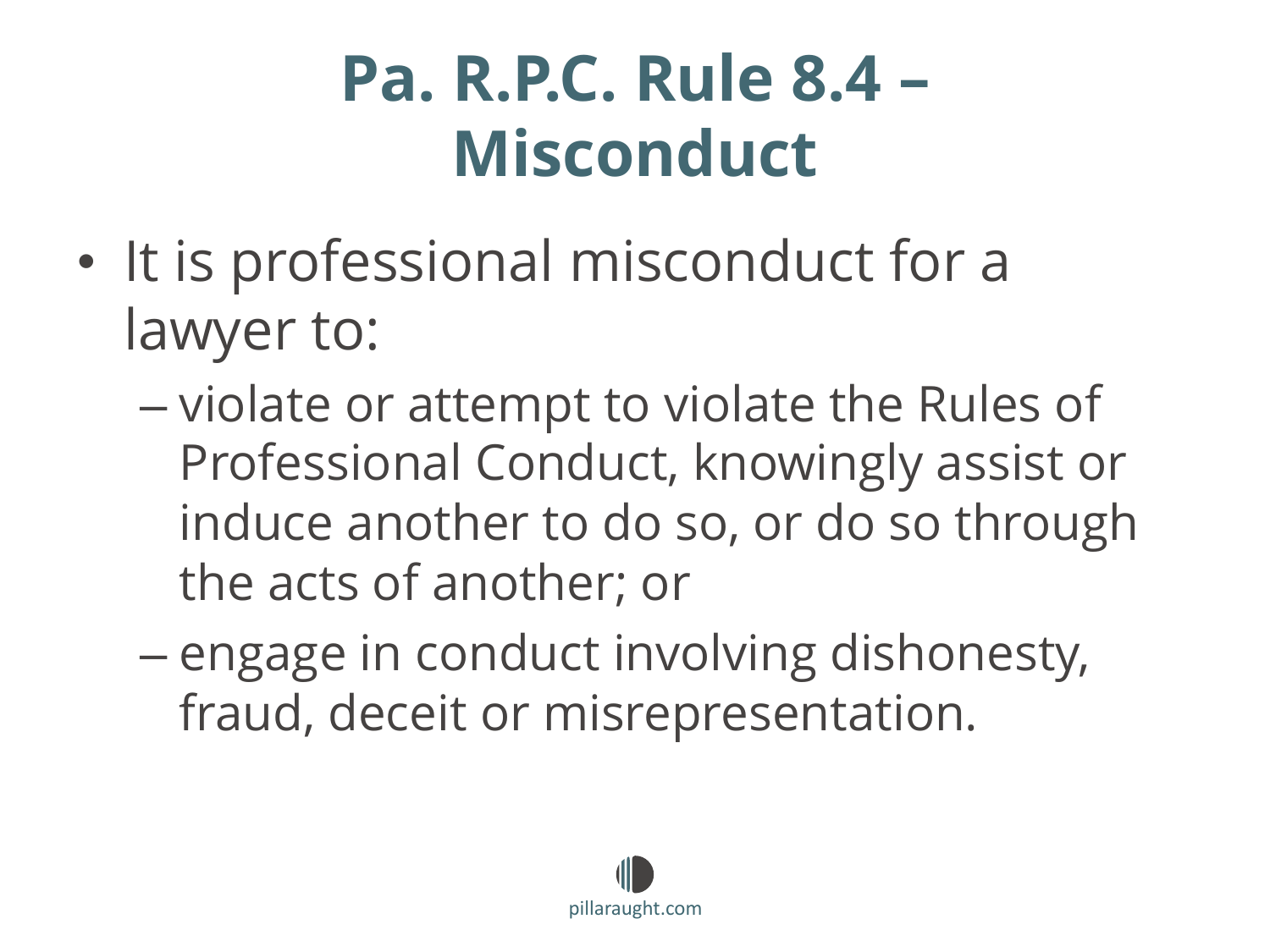### **Impasse**

• Where A Corp and B Corp have reached an impasse on a deal point, can A Corp's lawyer advise the CEO of A Corp to contact B Corp's CEO to attempt to resolve the impasse if A Corp's lawyer knows that B Corp's lawyer is unavailable to advise B Corp?

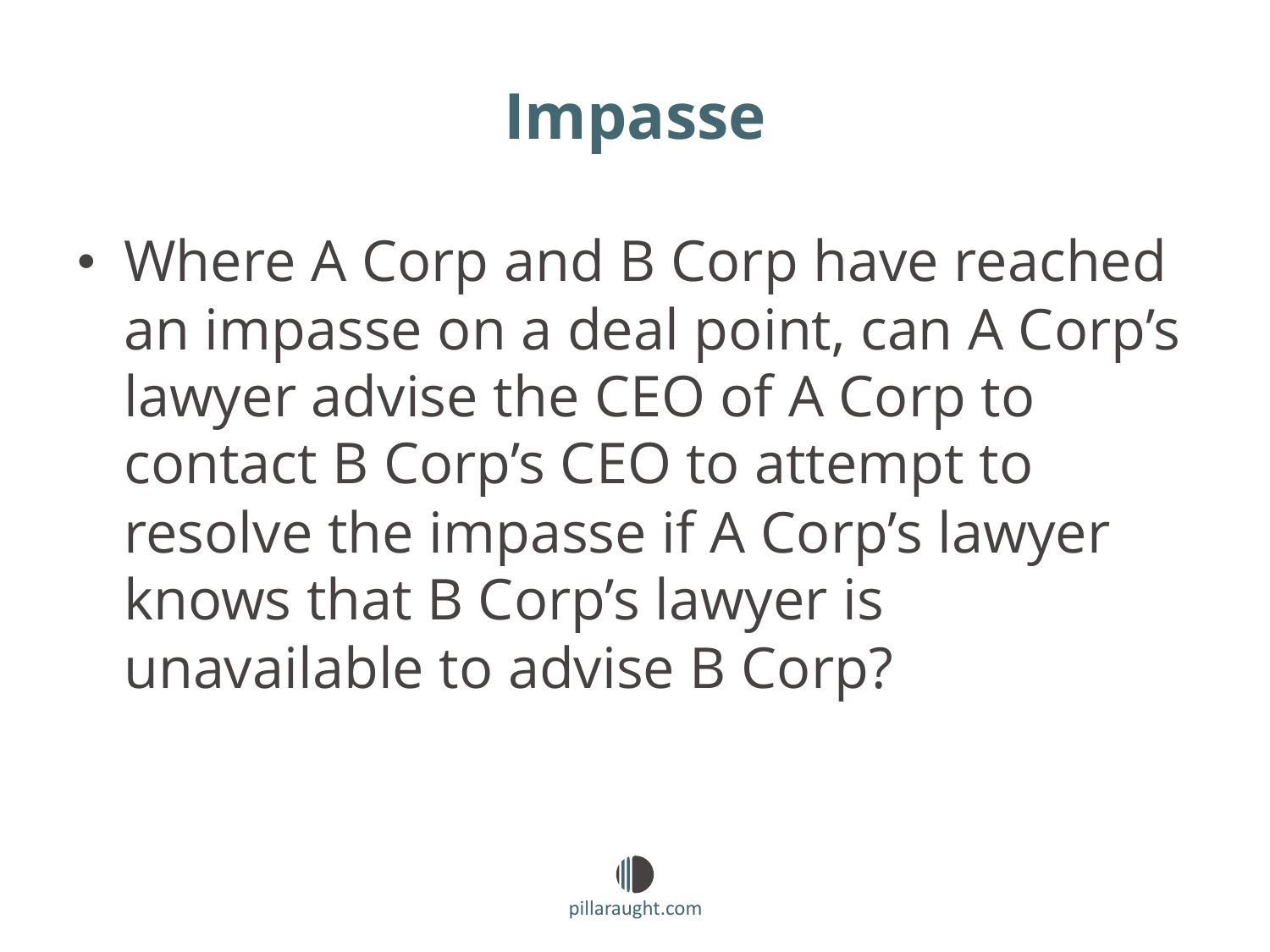### **Impasse Concern**

• A Corp's lawyer could not directly contact B Corp's CEO to attempt to resolve the impasse. Is this a means of circumventing Pa. R.P.C. Rule 4.2 (communications with persons represented by counsel)?

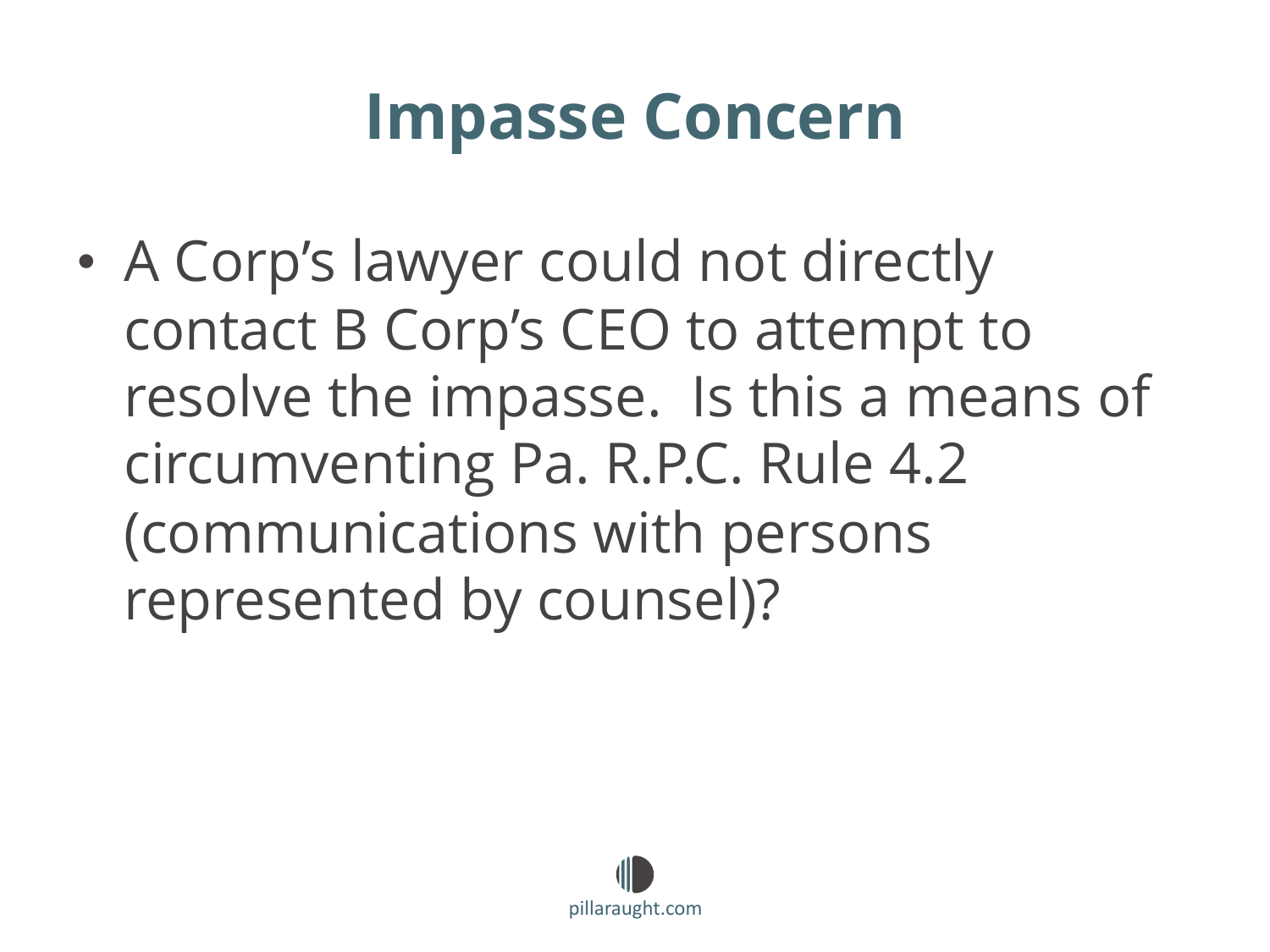# **Negotiating: Puffery or Misstatements?**

- Pa. R.C.P. Rule 4.1 Truthfulness in Statements to Others:
	- In the course of representing a client a lawyer shall not knowingly:
		- make a false statement of material fact or law to a third person; or
		- fail to disclose a material fact to a third person when disclosure is necessary to avoid aiding and abetting a criminal or fraudulent act by a client, unless disclosure is prohibited by Rule 1.6.

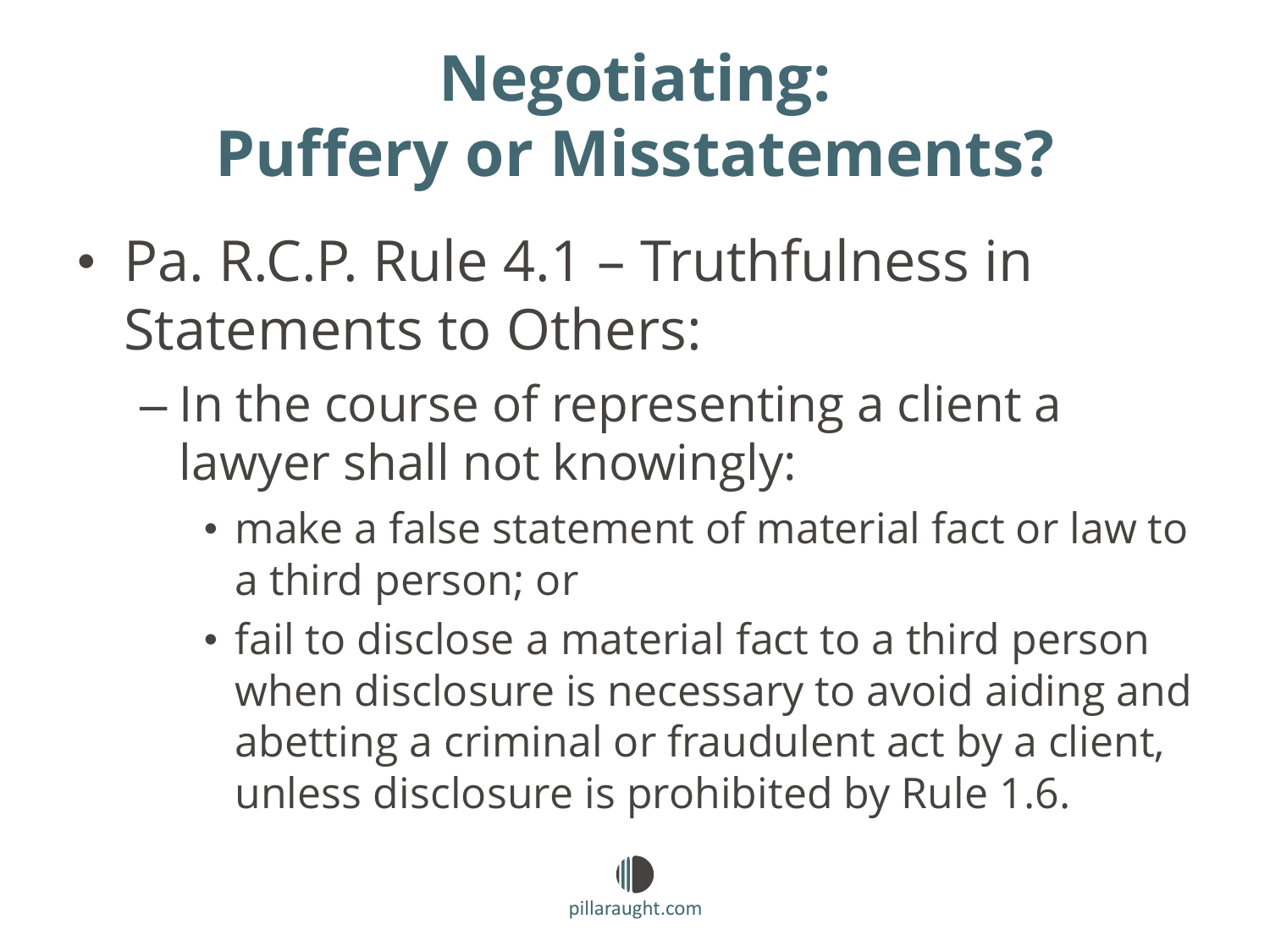# **Puffery v. Misstatements**

- Puffery permitted
	- Generally, opinion exaggerating or overemphasizing certain facts (e.g., value of the assets being purchased)
- Misstatement not permitted
	- Representations and warranties statements of historical fact

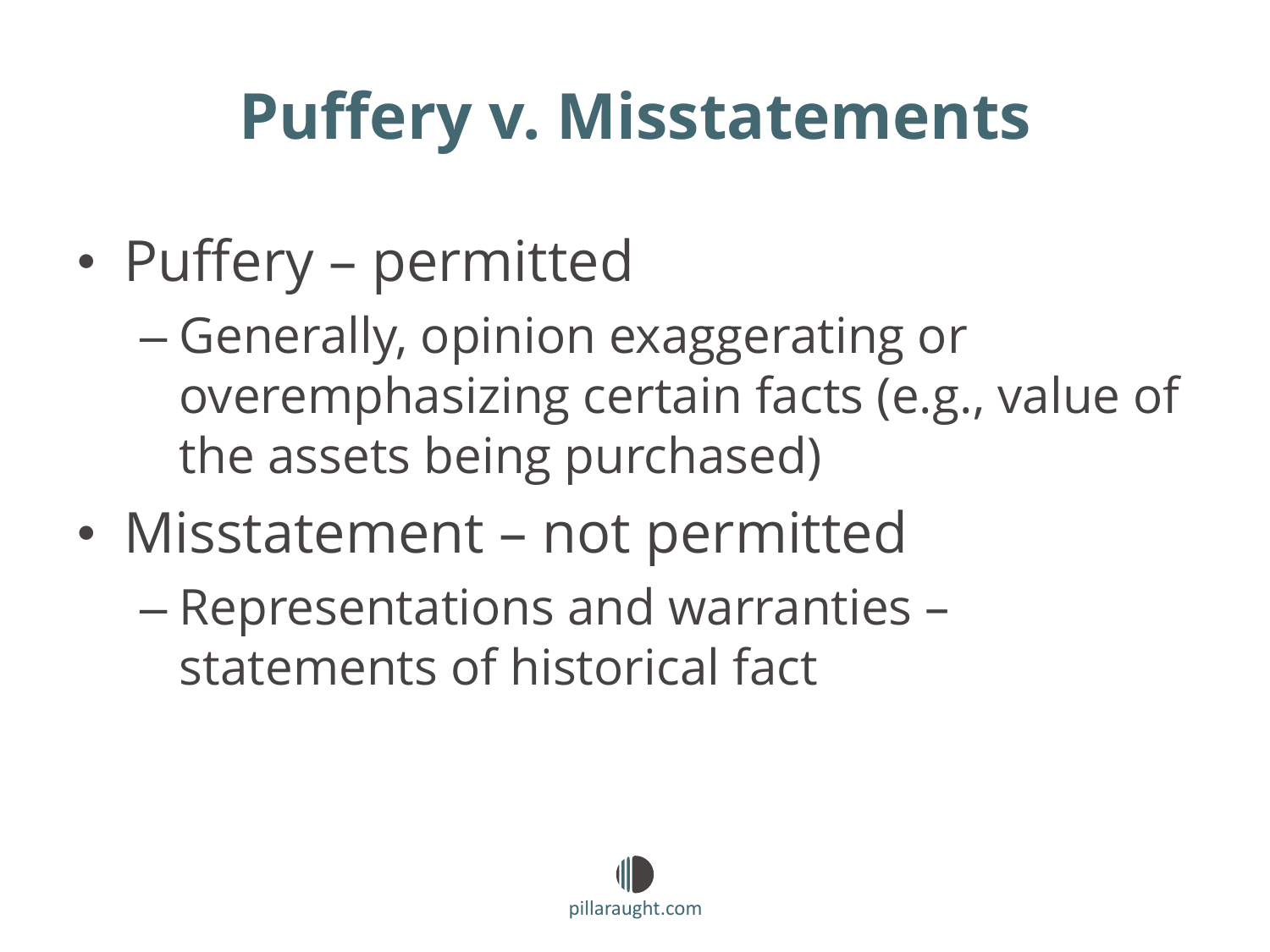## **Disclosure Schedules**

- Must we disclose this bad fact?
	- If it is something that you would want to know if you were the other party, the answer is generally yes
	- In addition to Rule 4.1, substantive law may require affirmative disclosure

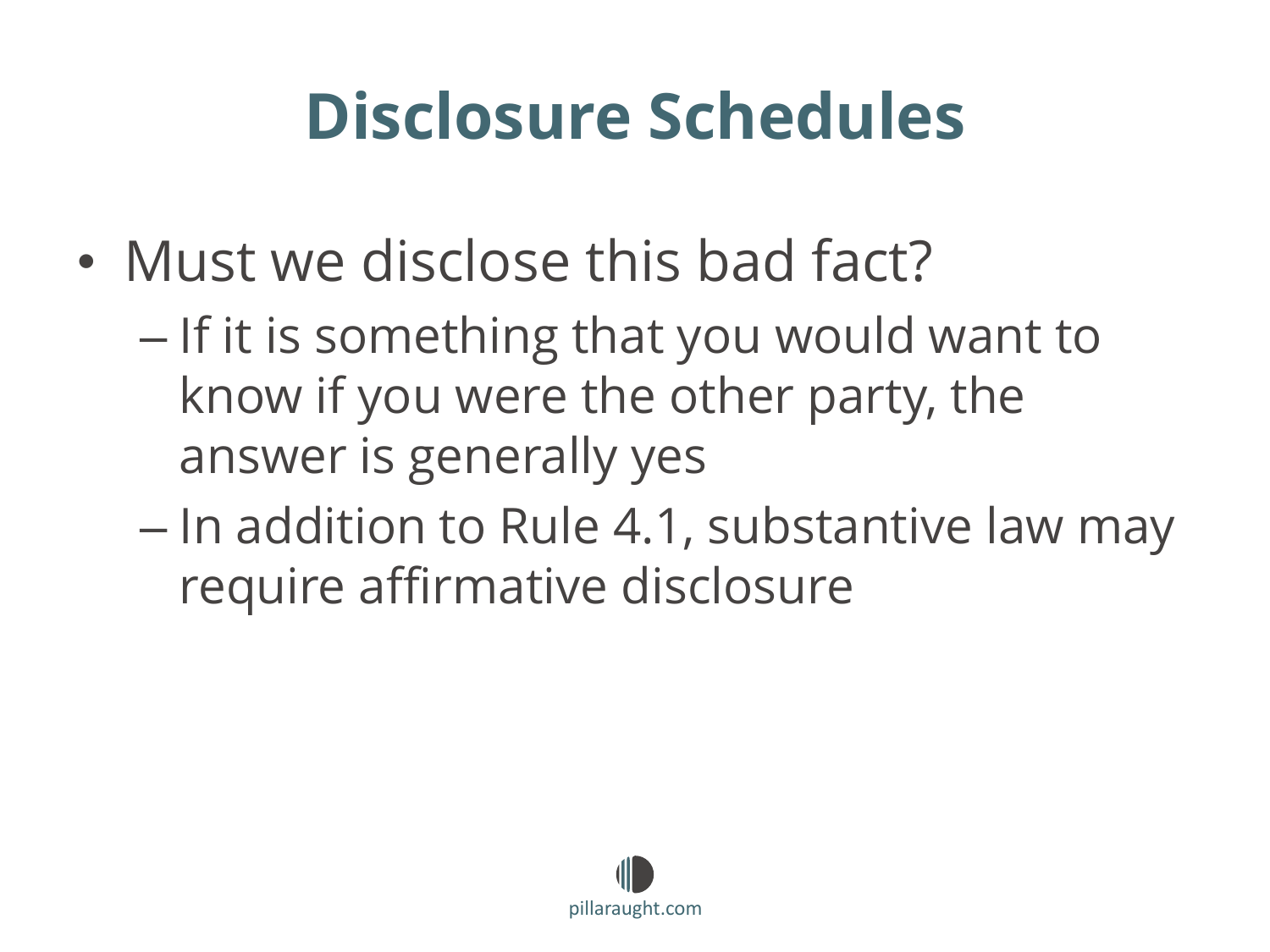# **Organization as Client**

- Pa. R.C.P. Rule 1.13 Organization as Client
	- Represent the organization, but may represent constituents subject to Rule 1.7
	- If lawyer knows that an officer/employee intends to act in a manner that is a violation of law that could be imputed to the organization, the lawyer shall "proceed as is reasonably necessary in the best interest of the organization"

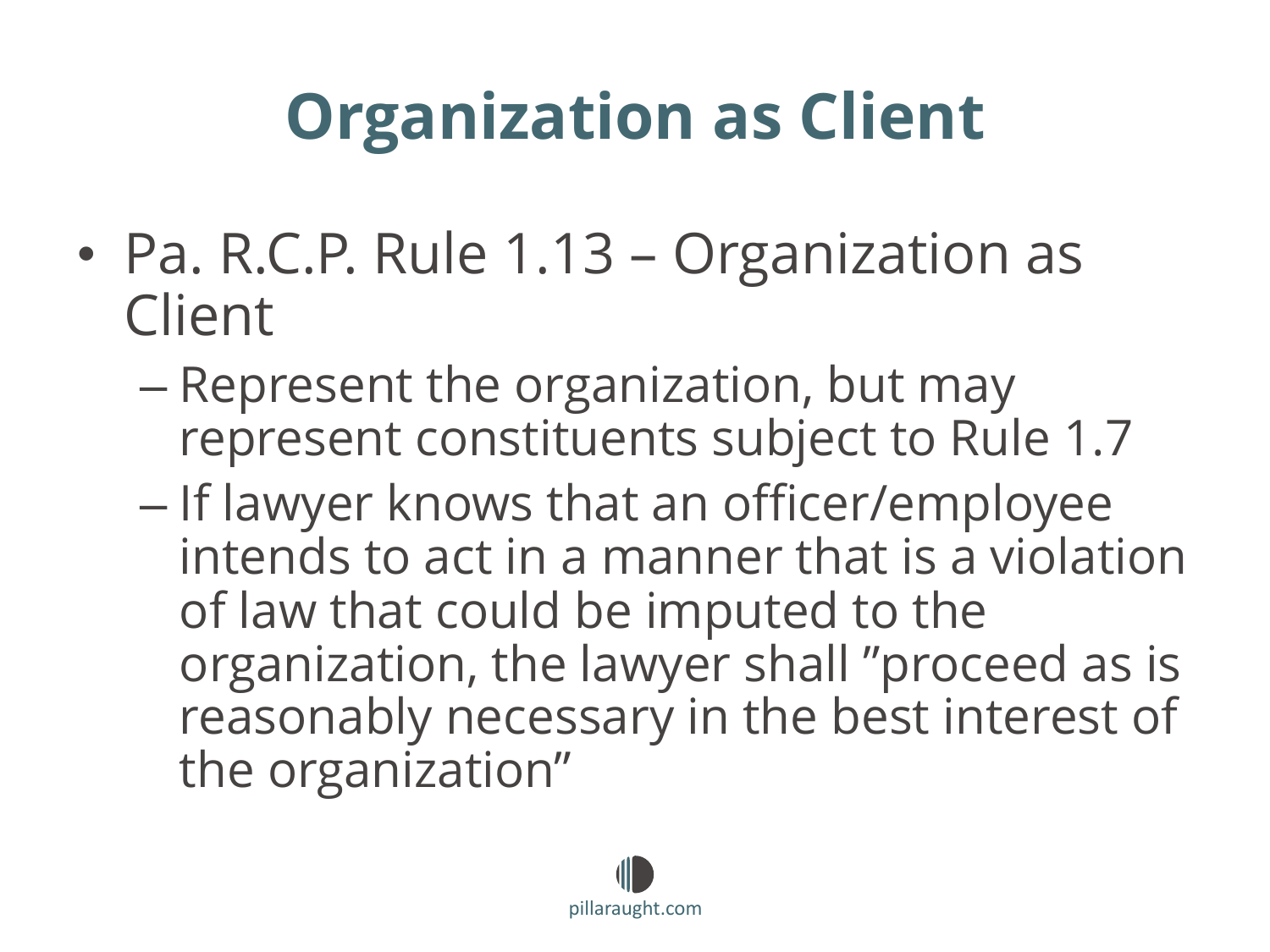# **Conflicting Duties – Dual Representation**

- Can a lawyer represent A Corp in negotiating a sale of A Corp to B Corp while also negotiating the employment agreement for A Corp's CEO to become EVP of B Corp, effective immediately post-closing?
	- Maybe. A key concern is if the successful negotiation of the employment agreement is a condition to the overall transaction.

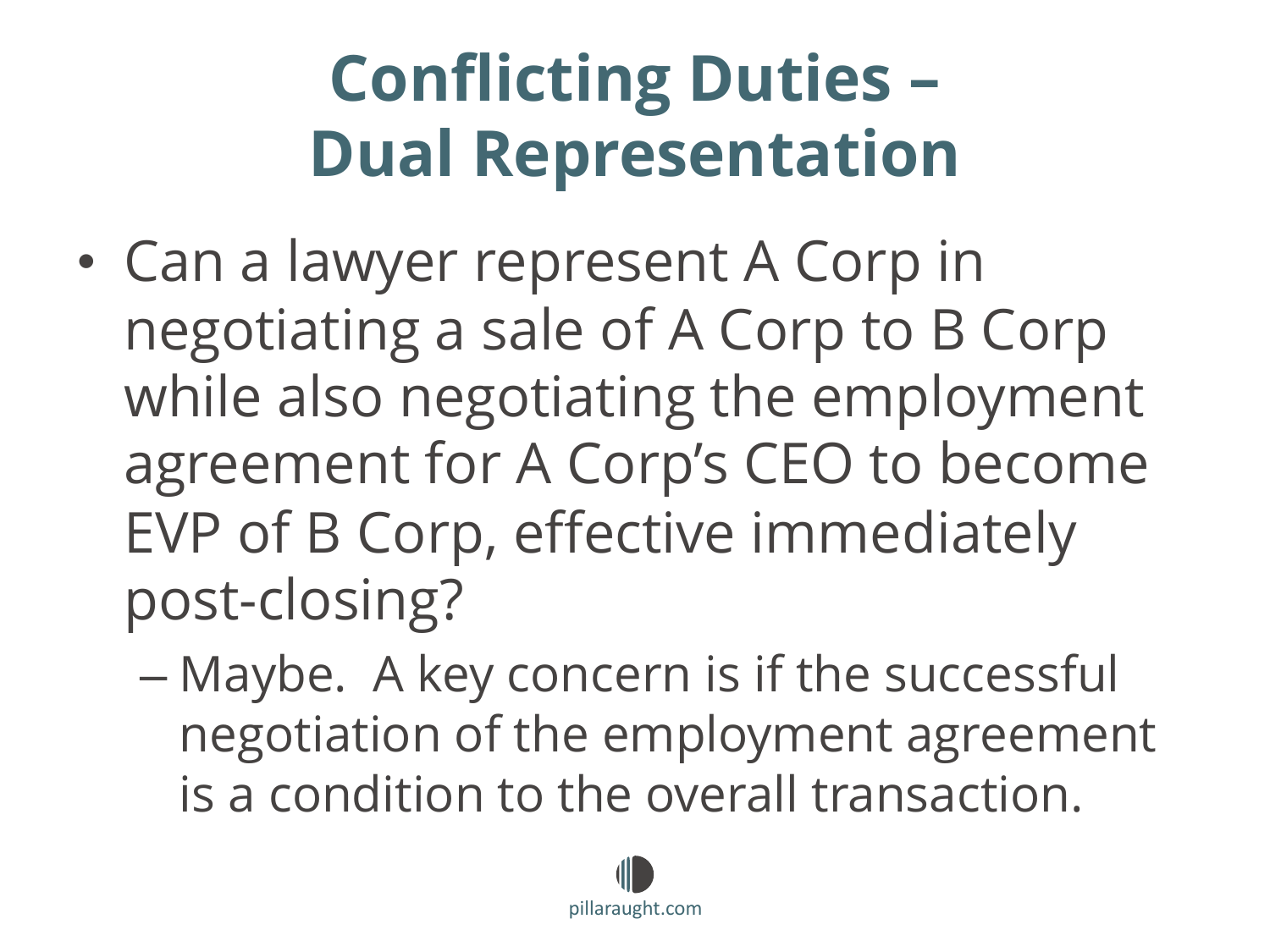# **Key Takeaways**

- Take Inventory
	- Use the checklist and get your house in order
	- Convert files to electronic format
- Manage the Process
	- Assign roles and responsibilities
	- Communicate clearly
- Be Mindful of Your Ethical Obligations